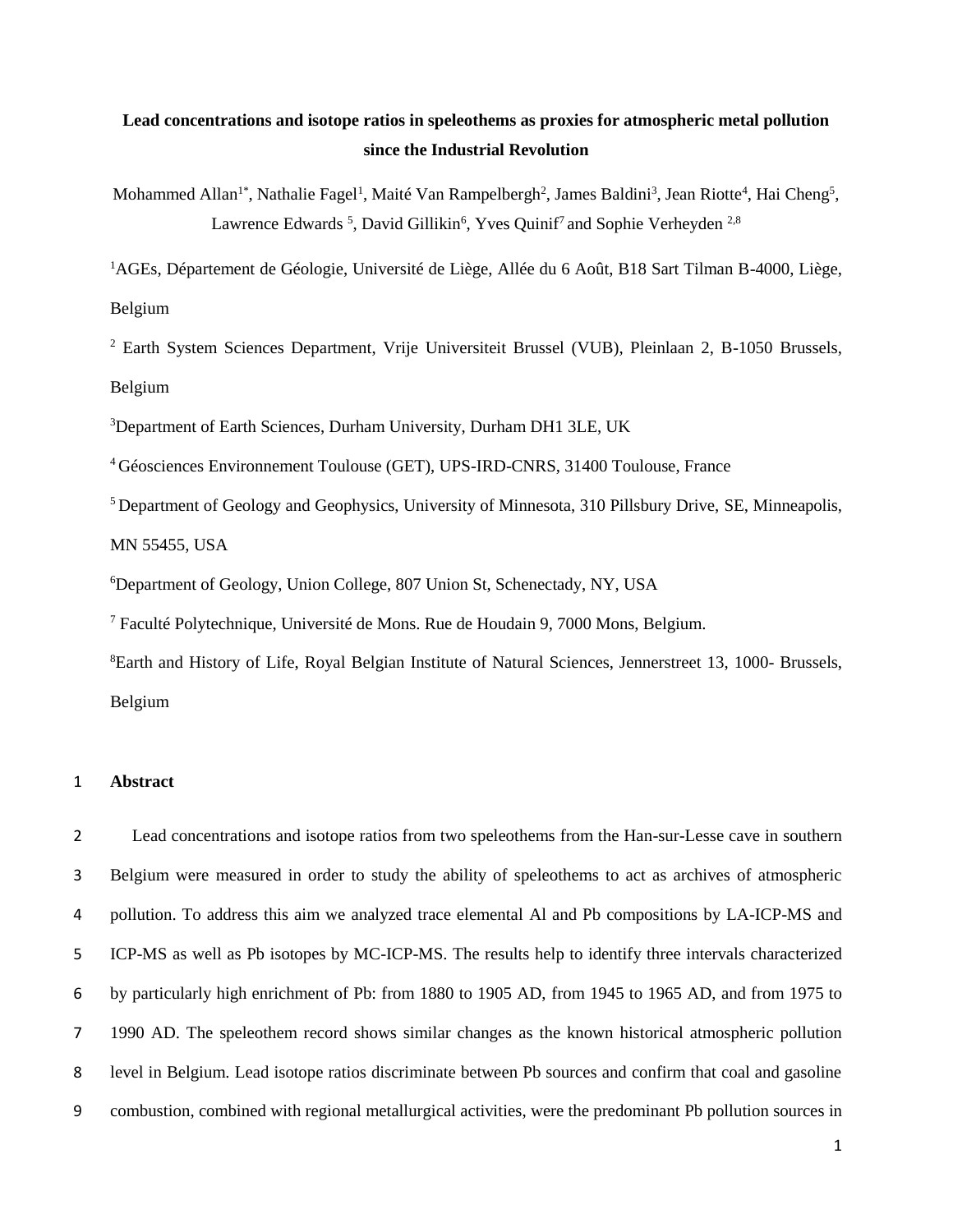- the stalagmites during the last 250 years. This study opens possibilities to determine anthropogenic versus
- natural metal sources in well-dated speleothem archives.
- **Keywords:** Atmospheric pollution, trace metals, Pb isotopes, stalagmites, Western Europe.
- 

| 14 | <i>*</i> Corresponding author: |
|----|--------------------------------|
|----|--------------------------------|

- Mohammed Allan
- [mouhamdallan@hotmail.fr;](mailto:mouhamdallan@hotmail.fr) [mallan@doct.ulg.ac.be](mailto:mallan@doct.ulg.ac.be)
- Département de Géologie,
- Université de Liège, Allée du 6 Août, B18 Sart Tilman
- B-4000, Liège,
- Belgium

Tel: +32 (0)4 366.98.71

- Fax: +32 (0)4 366.20.29
- 
- 
- 
- 
- 
- 
- 
- 
- 
- 
- 
- 
- 
- 
-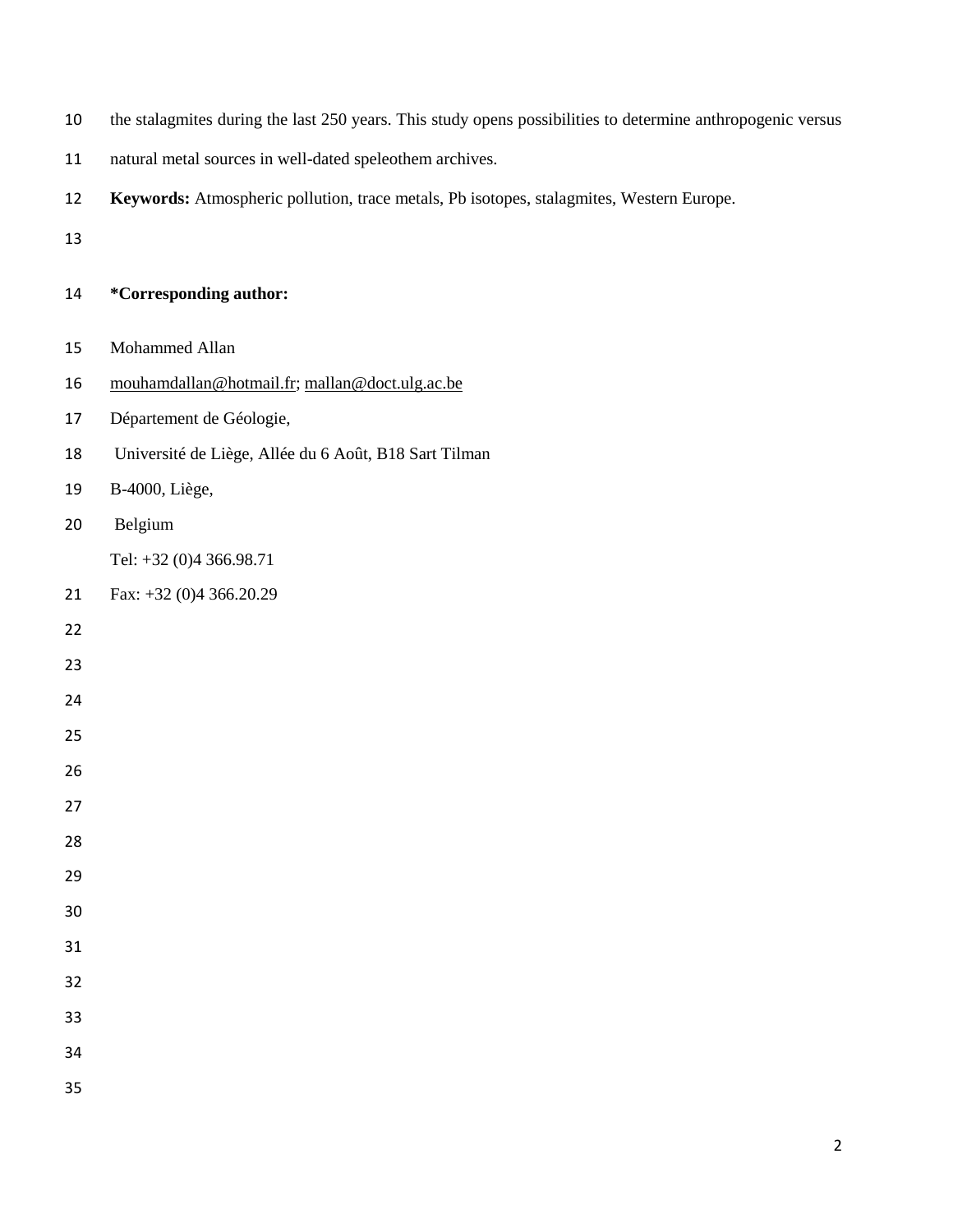### **1. Introduction**

 The increase in atmospheric metal deposition compared to prehistoric levels is particularly marked in Europe since at least 2000 years. Mining and metallurgical activities, and later coal burning and transport emissions were the principal anthropogenic sources (Nriagu, 1979; Pacyna and Pacyna, 2001; Pacyna et al., 2007). Belgium, as part of the northwestern European industrial basin, has a long industrial history. To assess the extent of atmospheric contamination, it is necessary to identify the main past and present 42 sources of trace metal emissions. The isotopic ratios of Pb  $(^{208}Pb/^{206}Pb$  and  $^{206}Pb/^{207}Pb)$  are used in environmental deposits to quantify anthropogenic Pb inputs compared to the natural/local background and to trace Pb emission sources (e.g., Geagea et al., 2008). Atmospheric metal pollution is directly recorded by several types of environmental archives such as lake sediments (e.g., Shirahata et al., 1980; Brännvall et al., 1999; Outridge et al., 2011), marine deposits (e.g., Gobeil et al., 1999), ice (e.g., Hong et al., 1994; Boutron et al., 1991, 1994 Rosman et al., 1997), soils (e.g., Elless et al., 2001) and peat (e.g., Shotyk et al., 2005; Allan et al., 2013). However, some areas with abundant past heavy metal pollution lack suitable archives due to dating uncertainties and limited spatial occurrence of some of these archives (e.g., ice). The abundance of speleothems (and stalagmites in particular) and their precise dating possibilities suggest that they might make ideal archives for the reconstruction of historical metal pollution fluxes. During the last decades, speleothem studies have enhanced our knowledge of continental climate and environment, in particular the precise chronology of past decadal to millennial climate and environmental changes up to 600ka, limit of the U/Th dating method (Drysdale et al., 2009; Fleitmann et al., 2012; Genty et al., 2003; Wang et al. 2008). Their amenability to radiometric dating using the U-series, mainly the U/Th method (Li et al., 1989; Hellstrom et al., 1998; Kaufman et al., 1998) with a precision of better than 0.5%, combined with layer counting (e.g., Genty et al., 1996, McMillan et al., 2005; Verheyden et al., 2006) in seasonally layered speleothems offer a high resolution archive for reconstructions of past climate and environment (e.g., Fairchild and Baker, 2012). Until now, the potential of speleothems for recording environmental pollution is largely unexplored and mainly focused on quantifying aerosol contributions in touristic caves (Chang et al., 2008; Dredge et al., 2013).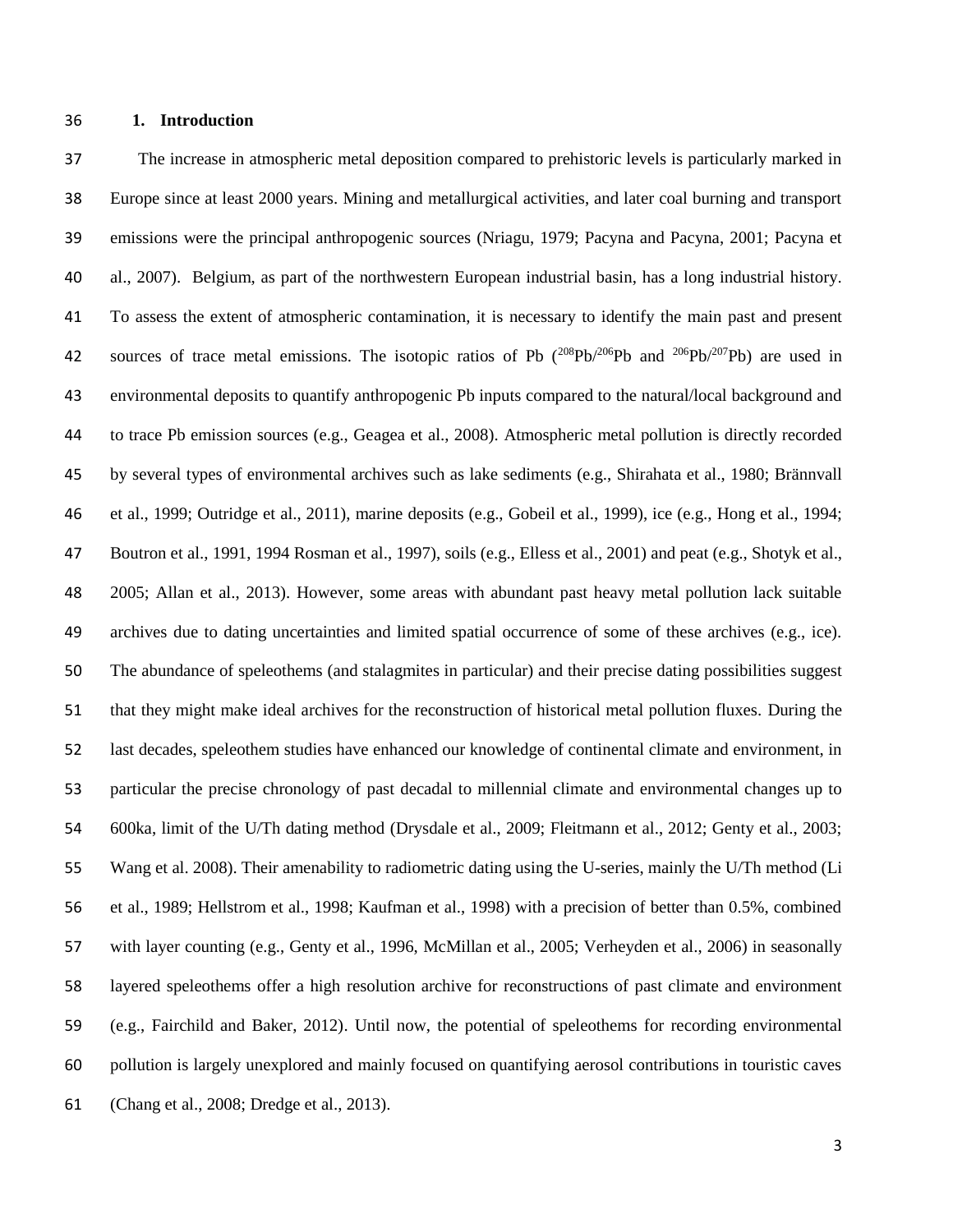The goal of this study is to define the high Pb concentrations and Pb content variability in the upper 250 years of two northwest European speleothems. We verify the reproducibility of the Pb time-series in and between speleothems. We discuss possible drivers for the increased Pb concentration and investigate the eventual link with known anthropogenic atmospheric Pb pollution. The study therefore assesses the ability of speleothems to register past atmospheric metal fall-outs despite the transfer of the signal through the soil and the host rock. To address this aim we analyzed speleothem Pb and Al compositions by LA- ICP-MS and ICP-MS as well as Pb isotope ratios by MC-ICP-MS. The elemental and isotopic Pb signature in speleothems is compared with that of other records from the same area to establish a potential link with the historical atmospheric pollution.

#### **1.1. State of the art**

 Speleothems such as stalagmites and flowstones are increasingly used for paleoclimatic research. They contain several already well-studied climate and environmental proxies (Fairchild and Baker, 2012). The oxygen isotopic composition of speleothems in tropical areas varies with changes in the monsoon intensity through changes in the contribution of summer monsoon (e.g., Wang et al., 2008; Scholte and De 76 Geest, 2010). In northern latitudes the  $\delta^{18}O$  seems influenced by temperature as well as rainfall amount 77 (Manginiet al., 2005; Mattey et al., 2008). The spatial variability of the  $\delta^{18}O$  signature of speleothems was 78 proven to reflect the regional air circulation patterns in Europe (McDermott et al., 2011). The  $\delta^{13}C$  in speleothems from regions in which most types of vegetation employ the same photosynthetic pathway, as in Europe, mainly reflects changes in the intensity of vegetation cover or soil bacterial activity (Gentyand Massault,, 1999). The relative contribution of isotopically light carbon from the soil compared to that of 82 the host limestone increases in warm periods. Genty et al. (2003) demonstrated that the  $\delta^{13}C$  changes recorded in the Villars speleothems from France are the equivalent of the Dansgaard-Oeschger cycles identified in polar ice cores. In addition to stable isotope ratios, speleothem trace element (e.g., Mg, Ba, Sr, U) compositions represent a large proportion of the studied speleothem proxies. These elements seem to be influenced by the vadose hydrology in the epikarst zone above the drip-water site. They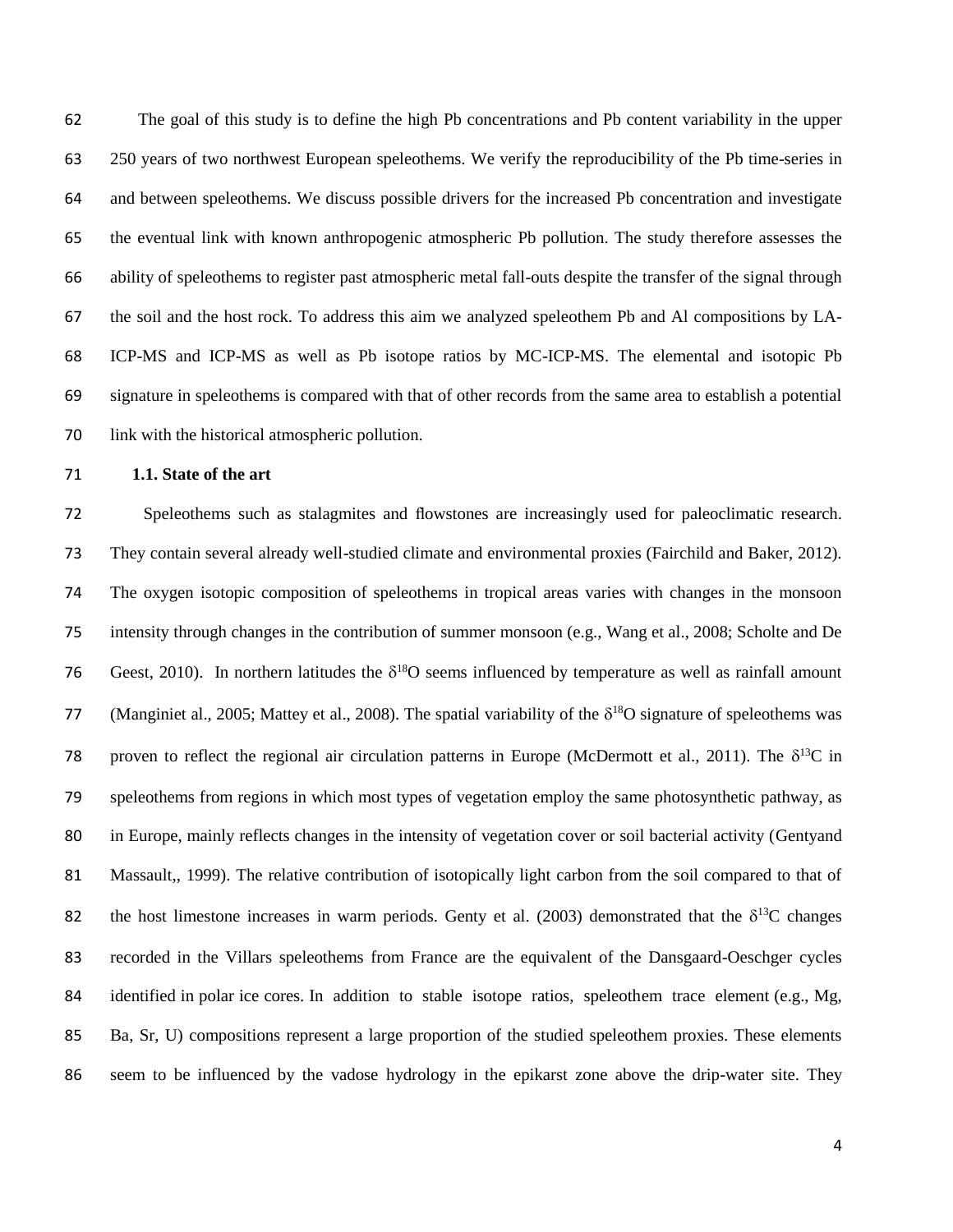therefore may give information on the paleo-recharge amounts, i.e. balance of precipitation and evaporation, in speleothems (Baker et al., 1997; Fairchild et al., 2001). Variations in trace element concentration in stalagmites depend on: 1) chemical mobilization of elements in the soil (Blaser et al., 2000; Jo et al., 2010); 2) contributions from the surrounding limestone; 3) dry deposition of dust or tephra deposition at the surface (Dredge et al., 2013); 4) the nature of the transport from the soil zone through the host rock to the cave environment and 5) carbonate precipitation conditions (Fairchild and Treble, 2009; Fairchild et al., 2010; Jo et al., 2010; Hartland et al., 2011; Wynn et al., 2014). Little research has studied the transmission of Pb from soil to cave (e.g., Borsato and al., 2007; Baldini et al., 2012; Hartland et al., 2012). Hartland et al. (2012) showed that the Pb mobilization in forest soils overlying limestone may be strongly related to the presence of organic matter (colloidal transportation). They further suggested that the transportation by organic colloids should be indicated by covariation of elements that are strongly bound to colloids (such as Pb, Al). Borsato et al. (2007) suggested that the transport of Pb can be attributed to a combination of the effects of mobile organic matter and high flow from the soil to the speleothem. Recently, uranium (Siklosy et al., 2011), anthropogenic sulphate (Wynn et al., 2008; Frisia et al., 2005), and lead (McFarlane et al., 2013) were detected in speleothems in a specific context of pollution demonstrating their potential as archives for human impact on the environment. Wynn et al. (2010) and Frisia et al. (2005) showed that the sulphate in speleothem calcite is indicative of atmospheric pollution opening the possibility of speleothems to be archives of atmospheric pollution.

## **2. Material and Methods**

 Two speleothems from the Han-sur-Lesse cave system developing in Givetian (Devonian) limestone and located in southern Belgium (Quinif and Bastin, 1986) are investigated (Fig. 1). Because the area is part of the natural reserve of Han, the area was not impacted by anthropogenic pollution, other than that derived from the atmosphere. The surface runoff over the cave system is close to zero (Bonniver et al., 2010) indicating that most of the natural rainfall infiltrates into the soil towards the vadose zone after some evapotranspiration, particularly during spring and summer. This percolation water feeds the speleothems in the cave.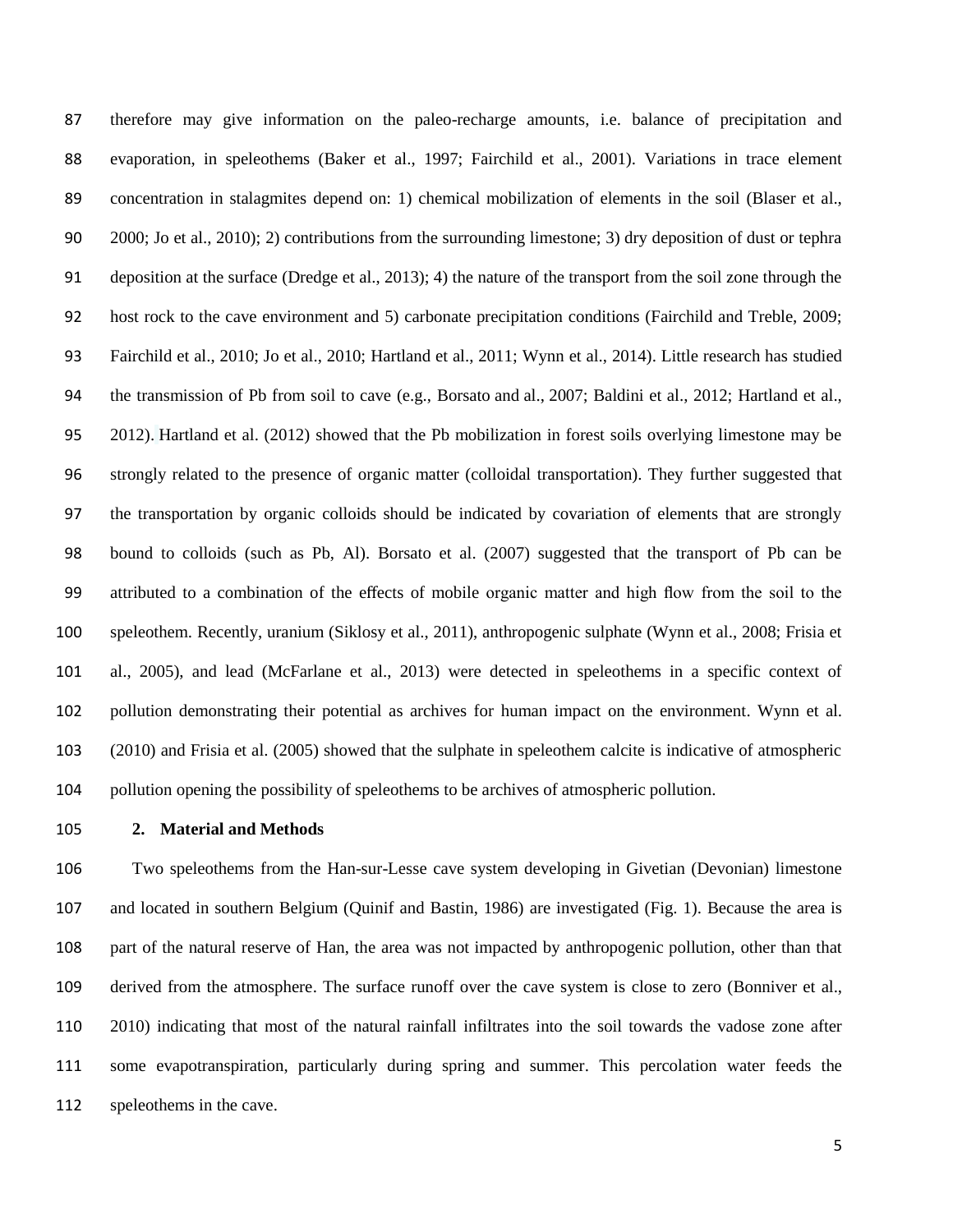The Proserpine stalagmite is a two meter long and ~1m large stalagmite located in the Salle du Dôme in the touristic part of the Han-sur-Lesse cave system. Two cores were collected in 2011 (S1) and 2001 (S2) and used for this study. The Proserpine stalagmite is layered (two layers per year) over the last 500 years. A detailed study of the stalagmite, based on the S2 core is found in Verheyden et al. (2006). The chronology of the speleothem and thus of the cores is based on U-series dating, combined with layer 118 counting and on  $^{14}$ C dating of the straw incorporated in the stalagmite (Fig.2) (Verheyden et al., 2006; Van Rampelbergh et al., 2014). Layer counting was carried out on high-resolution scans using Adobe Photoshop and by using a microscope. In 2011 the S1 core was taken at ~50 cm from the S2 core and presented a similar sedimentological pattern. The upper 13 cm from stalagmite core S1 and the upper 10 cm from core S2, are presented in this paper (Fig 2). According to previous studies, a hiatus of at least 83 years occurred from ∼1870 to 1790 AD which corresponds to a sedimentological perturbation at ∼ 9 cm from the top of the stalagmite when core S2 was sampled in 2001 (Verheyden et al., 2006). The calcite deposition at this level is heavily disturbed with straw pieces embedded in the calcite (Verheyden et al., 2006). The straw pieces are interpreted to be relics of torches used in the cave or even from fires lit on the paleo-surface of the stalagmite to illuminate the Salle-du-Dôme chamber (Verheyden et al., 2006). The cave has been visited since 1700 AD as indicated by first perturbations in the stalagmite (Verheyden et al., 2006).

 In addition to the Proserpine stalagmite cores, we present Pb concentration data from 'La Timide' stalagmite (S3), a 35.5 centimetre-long candle-shaped stalagmite. The stalagmite was sampled in 2004 in the 'Réseau Renversé', a non-touristic part of the Han-sur-Lesse cave located more than 200 meters from the entrance beyond a siphon that was by-passed by a tunnel opened in 1961 AD. The stalagmite was therefore totally preserved from direct aerosol deposition until recently. The upper 3.5 cm, corresponding to the last 250 years, is presented in this paper (Fig.2).

 U-series dating was performed on an ICP-MS Finnigan ELEMENT mass spectrometer at the University of Minnesota (USA) for core S2 (Verheyden et al., 2006) and S3 (this paper) and using a Thermo NEPTUNE MC-ICP-MS at the Laboratoire Géosciences et Environnement, Toulouse (GET) for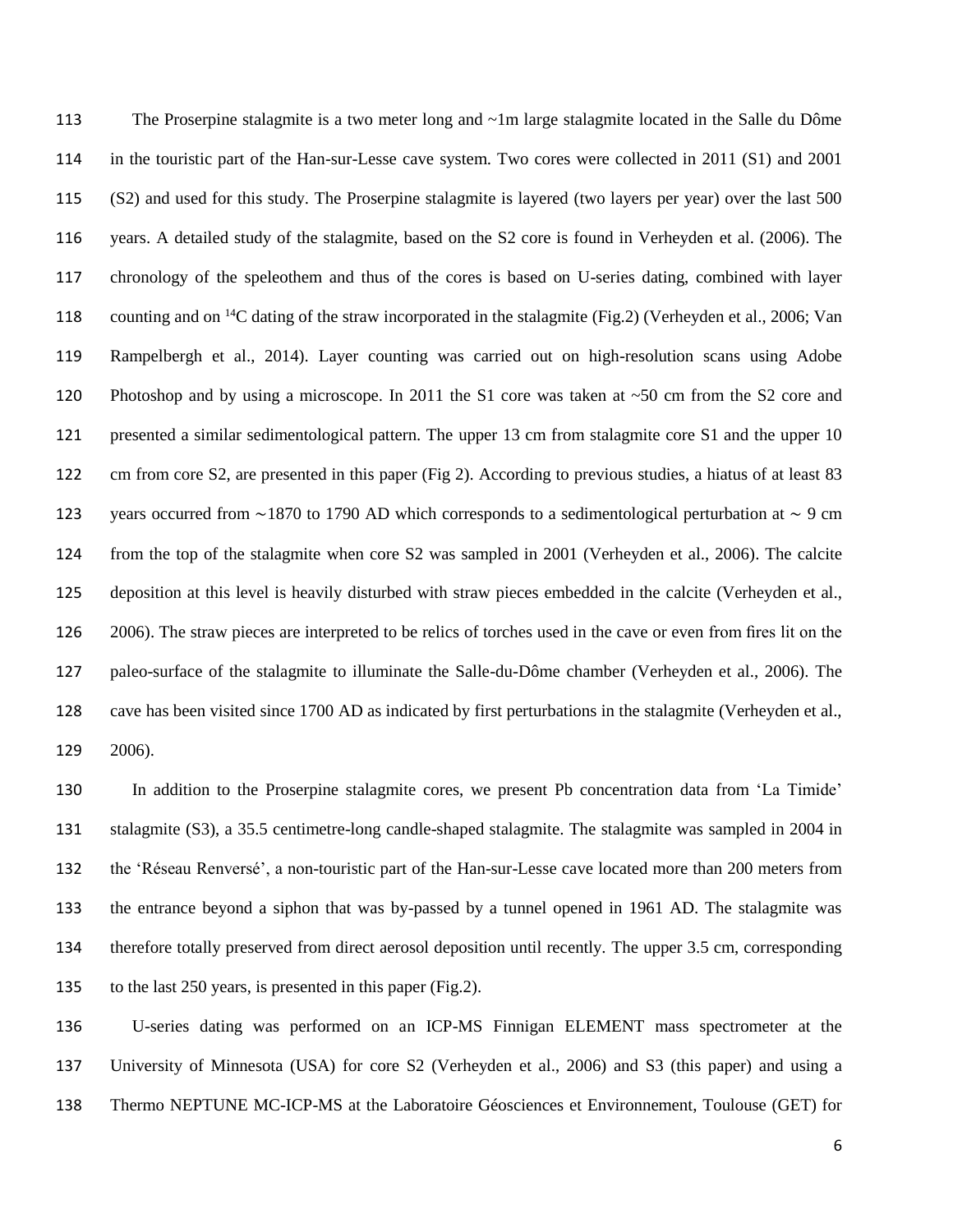S1(this paper). Uranium and thorium chemical separation and purification procedures are described in Edwards et al. (1987) and Cheng et al. (2009a, 2009b). All ages are reported as years AD (Table 1).

 The three stalagmites (S1, S2 and S3) were measured with different resolution and by somewhat different methods. For S1, Al and Pb concentrations were determined using a Thermo XSeries2 ICP-MS with an ESI New Wave UP-193FX Fast ExcimerArF laser of 193 nm at the Royal Museum for Central Africa (Tervuren, Belgium). Spots were made of 50 µm diameter (spaced at 500-1000 µm intervals) 145 (n=205). For S1, the upper 4 cm were duplicated by continuous ablation with a scan speed of 10-30  $\mu$ m s<sup>-1</sup> with 22 µm intervals between two measurements (Fig. 2). Total Al and Pb blanks were negligible and 147 ranged from 0.0009  $\mu$ g g<sup>-1</sup>(for Pb) to 0.04  $\mu$ g g<sup>-1</sup> (for Al). Both Al and Pb blanks were below their limit of 148 detection (0.01 µg  $g^{-1}$  for Pb and 0.2 µg  $g^{-1}$  for Al) representing usually less than 0.1% of average sample concentrations.

 Seventy-five sample powders were obtained from core S2, by microdrilling using a 700-micron tungsten carbide drill bit at 1.200 micron mean spatial resolution. The powders were dissolved in nitric acid and Al and Pb concentrations determined using a Thermo XSeries2 ICP-MS in the Department of Earth Sciences, Durham University (Durham, UK).

 For S3, concentrations (n=140) were measured by LA-ICP-MS (CETAC LSX-213) at Union College, Schenectady (NY, USA). Spots of 50 µm diameter were made spaced at 250 µm intervals. Blank 156 concentrations represent usually less than 0.0008 μg  $g^{-1}$  for Pb and <0.03 μg  $g^{-1}$  for Al and therefore are considered negligible. The limits of quantification were calculated from the intensity and standard deviation measurements of 20 blanks. For all stalagmite cores, with each series of samples, four certified reference materials (NIST 610, NIST 612, MACS-1, and MACS-3) were analyzed in order to determine the precision and accuracy of analytical procedures. Comparison between reference values and measured values shows that the reproducibility was satisfactory (more than 70%). Calcium was used as internal 162 standard and assumed to be 40% of the rather pure speleothem CaCO<sub>3</sub>. The different spatial resolutions handled and slight lateral variations in the Proserpine stalagmite may explain observed differences in metal concentrations between both cores S1 and S2.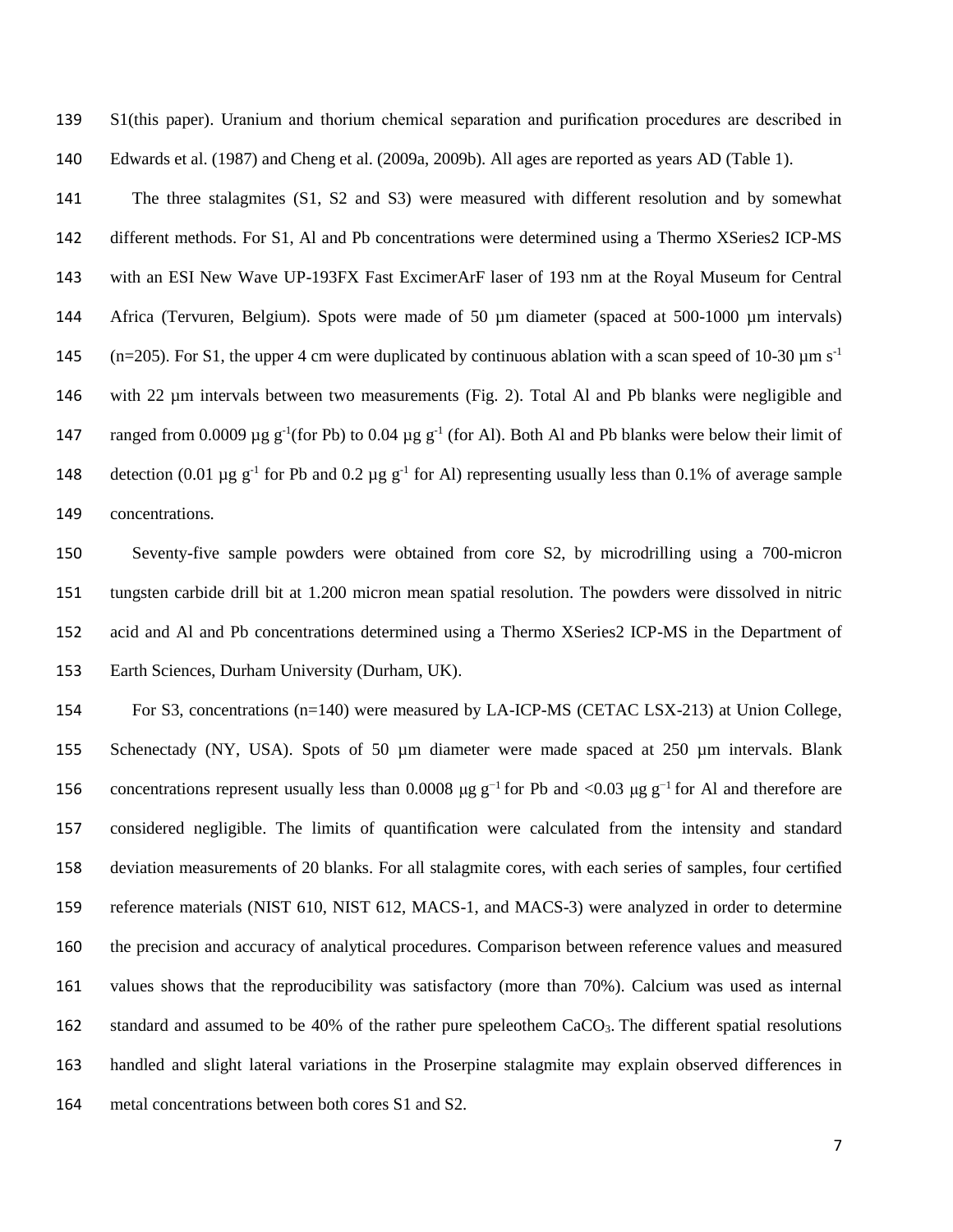Lead isotope ratios were determined in core S1 (Table. 2). After cleaning of the speleothem surface 166 with ethanol and HCl, dried calcite samples (200-400 mg taken by a micro-drill) were dissolved in HNO<sub>3</sub> at 125°C for 48 h. After evaporation, 2 ml of 6 M HCl were added to ensure complete digestion and the solutions were evaporated. The Pb fraction was extracted after sample dissolution in 0.8 M HBr using AG1-X8 resin in a Teflon column (Weis et al., 2005). Lead isotopic ratios were measured by a Nu Instruments MC-ICP-MS at the Department of Earth and Environment Sciences (Université Libre de Bruxelles, Belgium). Total procedural Pb blanks were ≤ 0.4 ng and considered as negligible relative to Pb contents in the individual samples (Pb content > 40 ng). Mass fractionation for Pb was corrected by using Tl as an internal standard. NBS981 standard was repeatedly measured in alternation with samples to correct for instrumental drift. The isotope ratios of the NBS981 standard were stable during the analysis 175 session  $[n = 50, \frac{208}{Pb}/\frac{204}{Pb} = 36.6998 \pm 0.0027 (2 \sigma), \frac{207}{Pb}/\frac{204}{Pb} = 15.4930 \pm 0.0010 (2 \sigma), \frac{206}{Pb}/\frac{204}{Pb} =$ 176 16.9376 $\pm$  0.0010 (2 $\sigma$ )]. The Pb isotope ratios of standard measurements are consistent with the 177 recommended values and are in agreement with the laboratory long term values  $(^{208}Pb/^{204}Pb)$ 178 = 36.7156 $\pm$ 0.089, <sup>207</sup>Pb/<sup>204</sup>Pb = 15.4970  $\pm$  0.0066, <sup>206</sup>Pb/<sup>204</sup>Pb = 16.9405  $\pm$  0.0037, n = 1630). Mass fractionation for Pb was corrected by using Tl as an internal standard.

**3. Results** 

#### 3.1.**Chronology**

 The chronology of the Proserpine stalagmite is well established (Verheyden et al., 2006; Van Rampelbergh et al, 2014). Based on the seasonal layering with deposition of one dark and one light layer every year in the stalagmite we can easily count back the layers from the surface to the sedimentological perturbation at ~10 cm from the top where straw was found in the stalagmite. For S1, counting back from the upper layer (end 2010 AD), 145±3 layer alternations are visible corresponding to the period from 1870 187 to 2010 (~upper 10 cm). The number of years obtained by layer counting is then compared with the number of years suggested by U/Th dates. For S2, the age was constructed based on layer counting, 189 U/Th dates and one <sup>14</sup>C date (Verheyden et al., 2006). Layer counting from the top (2001 AD) down to  $\sim$ 9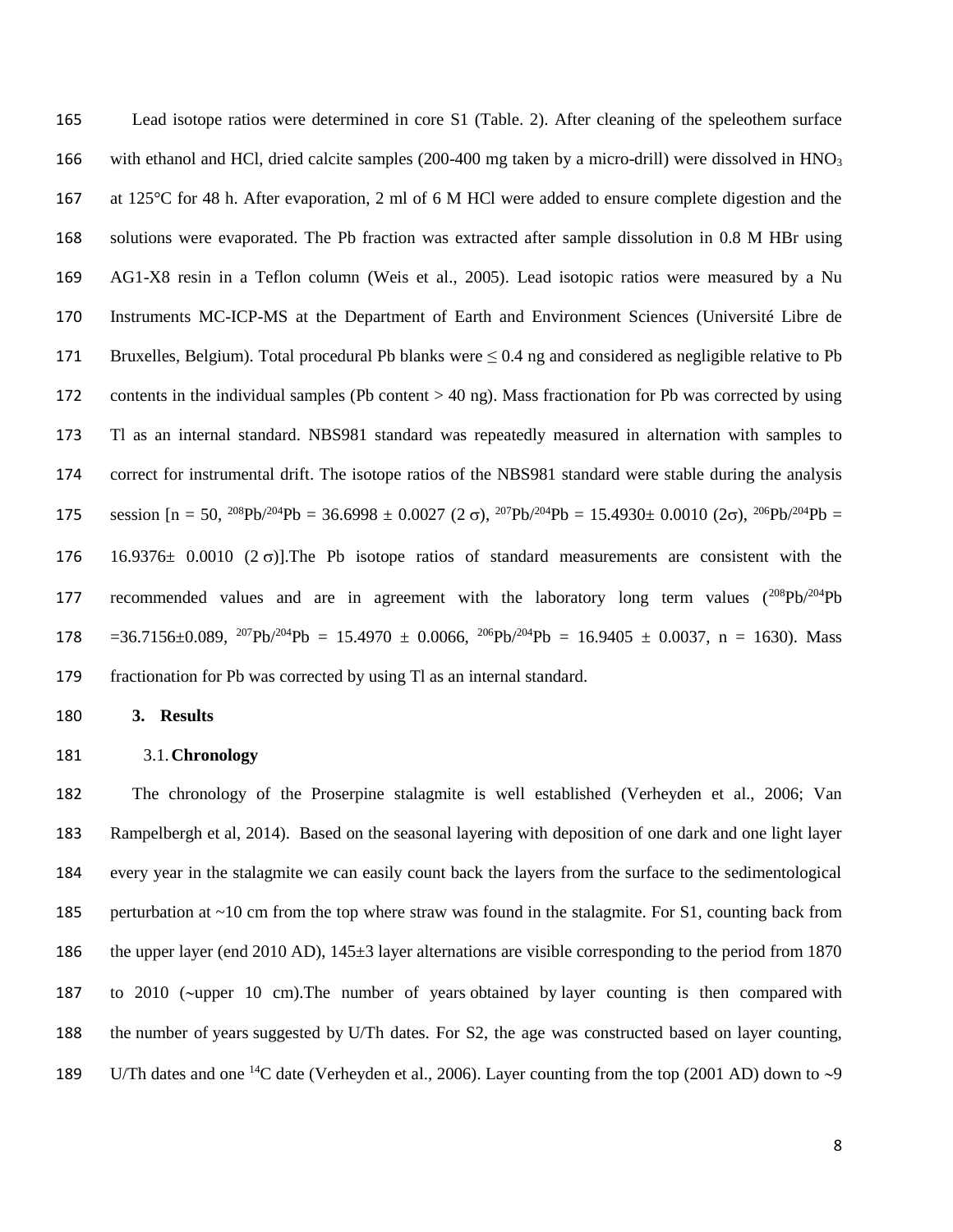cm (133±10 layer couples) places the restart of layering at 1870 AD above the perturbation (Fig.2). The 191 growth rate in S1 and S2 is commonly 1 mm/year. The upper 230 years ( $\sim$ 10 cm) of Proserpine stalagmite consist of greyish calcite (Fig. 2) because of incorporation of black carbon from torches and graphite lamps used until 2001 in this touristic part of the cave. The U/Th results of the S2 core not yet published are given in Table 1.

 Table 1 gives the U/Th dating results for the candle shaped Timide stalagmite (S3). Based on the ages and height of the samples that were dated, we can calculate average growth rate in mm/year. The average growth rate varies throughout the core ranging from 0.03 to 0.17 mm/yr. The average growth rate in the 198 Timide stalagmite is notably highest  $(0.17 \text{ mm/yr})$  since  $\sim 1815$  AD. The age model resolution in this stalagmite (S3) is less good than those S1 and S2 because there is no visible laminae and it is not possible to count them. However, the stalagmite was incorporated in this paper because a change in Pb content similar to that seen in cores S1 and S2 was observed, despite the fact that S3 was collected from another part of the cave.

#### **3.2.Pb and Al concentrations**

204 Lead concentrations of S1 range between 0.01 and 17 μg  $g^{-1}$ , between 0.007 and 3 μg  $g^{-1}$  for S2 and 205 between 0.001 and 0.4 μg  $g^{-1}$  for S3 (Fig. 2, see supplementary data). The Pb content of core S3 is ~ten times less than in S1 and S2. Both analytical techniques used for Pb measurements in speleothem cores S1 (LA-ICP-MS) and S2 (ICP-MS) produced very similar results. The reproducibility of the Pb curve in Proserpine stalagmite cores S1 and S2, although measured with different methods and in different cores, demonstrates the robustness of the lead signal in speleothems. At approximately 1820 AD, increased Pb concentrations were detected in S3 but cannot be visible in S1 and S2 because a growth hiatus of at least 83 years occurred from 1790 to 1870 AD in the Proserpine stalagmite. Mean Pb concentrations since 1870 212 AD are more than twice those observed before 1780 AD for the three records. Higher Pb concentrations recorded in the stalagmite cores (S1, S2, and S3) are observed at depths corresponding in each stalagmite to the periods from ~ 1880 to 1905 AD and from 1945 to 1965 AD, and a third Pb peak is found around 1980 AD in cores S1 and S2). The Pb values decrease toward the surface of S1 and S2 after 1980 and after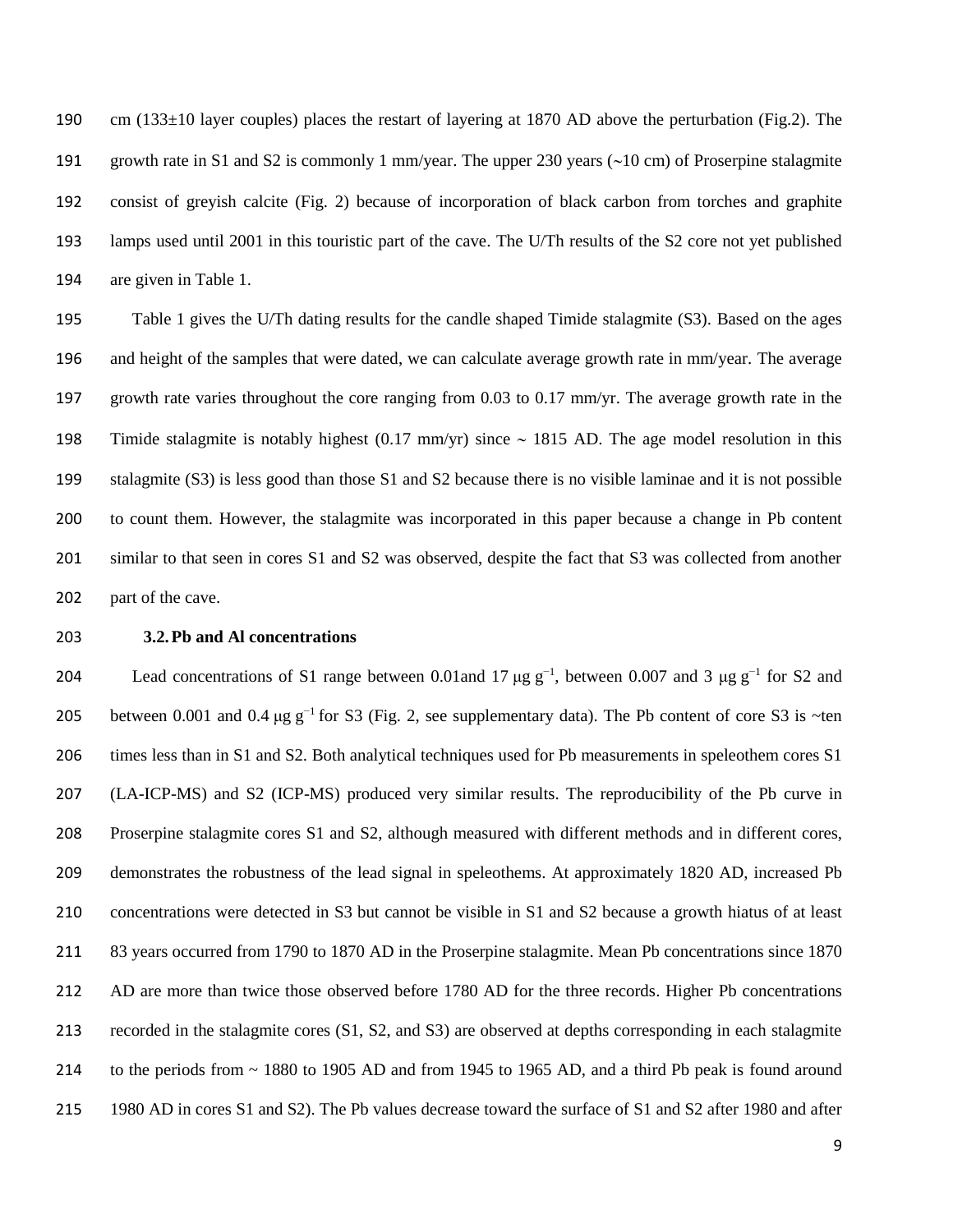1995 AD for S3. Aluminum concentrations display more variability between cores than the Pb (Fig. 3). In 217 the lower part of S1 and S3 (from 1740 to 1780 AD) the Al concentrations averaged around 5.6  $\mu$ g g<sup>-1</sup> for 218 S1 and 56  $\mu$ g g<sup>-1</sup> for S3. Higher concentrations of Al in both stalagmites (S1 and S2) occurred in three periods, around 1890 AD, from 1930 to 1940 AD and around 1980 AD. For S3, the Al concentrations display the highest variability from 1870 to 1920 AD.

**3.3.Lead isotope ratios**

222 The Pb isotope ratios analyzed in core S1 are displayed in Table 2. In S1,  $^{208}Pb^{206}Pb$  and  $^{206}Pb^{207}Pb$  ranges between 2.150 and 2.072 and from 1.191 to 1.108, respectively. Our data plot well on a straight line in a  $^{208}Pb/^{206}Pb$  vs  $^{06}Pb/^{207}Pb$  diagram (Fig.5). This means that the data vary between the isotope field defined by the natural sources (Upper Continental Crust and Belgian pre-industrial background) (Millot et al. 226 2004; Sonke et al., 2002) in the  $18<sup>th</sup>$  century and the anthropogenic sources in the  $20<sup>th</sup>$  century defined by the Belgian Zn-smelter (Sonke et al., 2002, 2008), Benelux urban aerosols (Bollhöfer and Rosman, 2001), and the Netherlands gasoline (Hopper et al., 1991).

**4. Discussion** 

#### **4.1.Lead mobilization from soils to speleothems**

 Recent studies highlight the importance of both organic and inorganic colloidal material for transporting heavy metal from soil to cave (e.g., Borsato and al., 2007; Fairchild et al., 2010; Hartland et al., 2012). The mobility of trace elements is mainly influenced by the soil characteristics and processes (e.g., pH, organic acid content, redox conditions, leaching, ion exchange, temperature…etc). Metals can be transported along the soil profile by colloids or in dissolved forms depending on the metal element (Citeau et al. 2003; Zhao et al. 2009). Several researchers have suggested that organic matter in dissolved or particulate form plays an important role in controlling Pb mobility in the soil (e.g., Schwab et al., 2005; Kaste et al., 2005). The Pb might show different forms of mobility (in dissolved and particulate form ) and speeds of migration in soils, depending on soil pH and on the nature of the Dissolved Organic Carbon (DOC) present in the percolating water (Temminghoff*et al.*, 1998; Strobel *et al.*, 2001; Gangloff et al., 2014).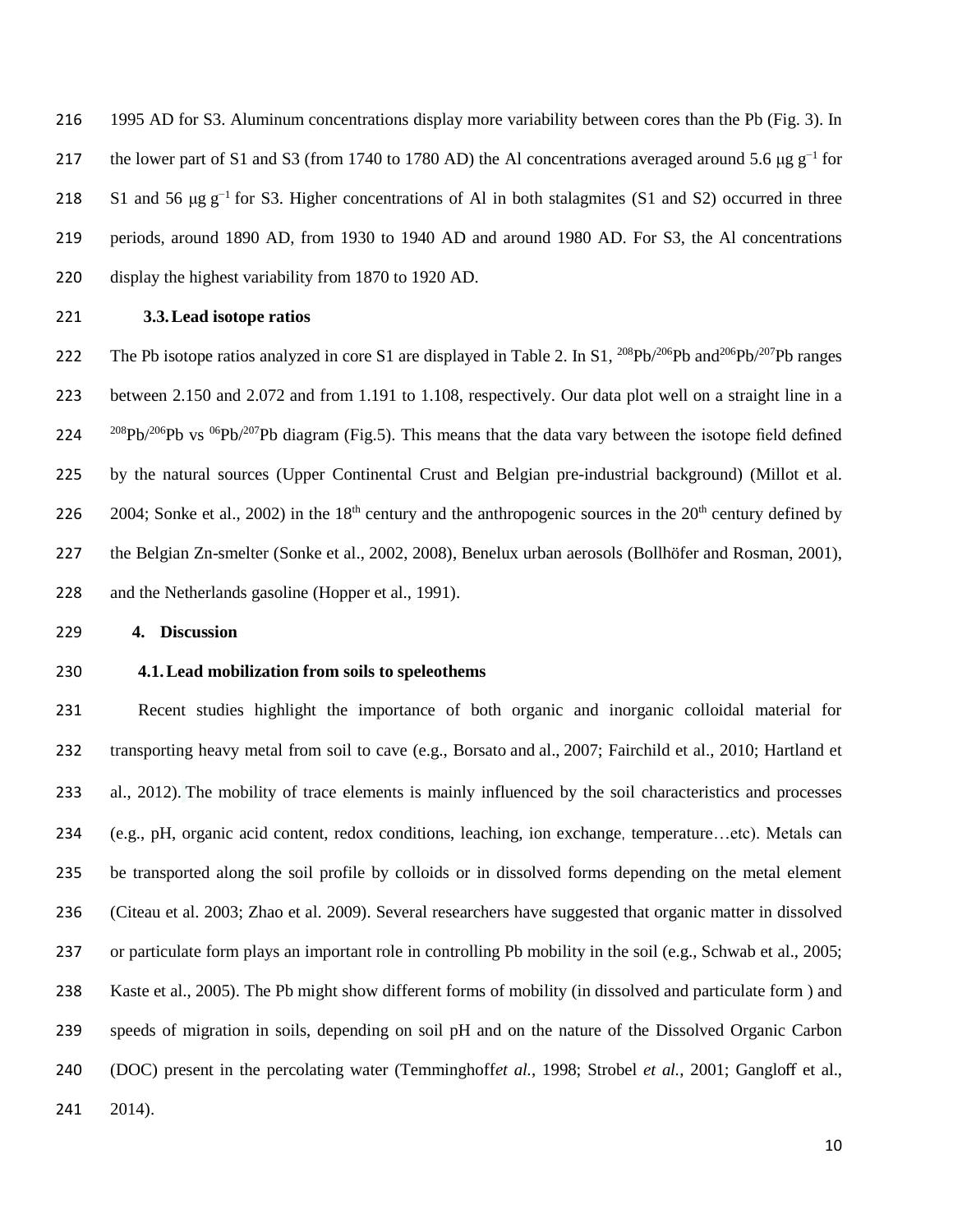A few studied have investigated the migration of Pb from forest soil to cave (e.g., Borsato and al., 2007; Baldini et al., 2012; Fairchild et al., 2010; Hartland et al., 2012). They suggested that an increased transport of Pb to the speleothem can be attributed to a combination of the effects of a higher presence of mobile organic matter and higher water flow from the soil to the speleothem during periods of more intense rainfall. They further suggested that when Pb is principally transported by organic colloids, this would be indicated by covariation of elements that are strongly bound to colloids (such as Pb 248 and Al). In this study, there is no significant covariation between Pb and Al  $(0.04 < r > 0.3, 0.002 < R^2 > 0.08)$  in the 3 available records that would suggest any colloidal transport (Fig. 3). In absence of covariation between Pb and Al, even if part of the Pb and Al was transported as organic matter metal complexes an important part seems to have been transported in a form bound to inorganic particles. The transfer of Pb signals from the forest soil to the speleothem requires further investigation, but is beyond the scope of the present study.

## **4.2.Lead content in S1, S2 and S3 speleothem cores**

 Lead concentrations of the last 250 years in the stalagmite cores S1 and S2 display similar changes with similar timing (Fig.4). The lead content of stalagmite S3 is ~ten times less than in S1 and S2. This difference in Pb content between S1/S2 and S3 may be attributed to possible differences in chemical composition (Pb/Ca ratio and saturation state) of the initial seepage water in the Salle du Dôme and in the "Réseau renversé" respectively. Chemical monitoring of both dripping places would give more information on the initial state of the water. Unfortunately the Timide (S3) dripping site is extremely slowly nowadays and sampling of sufficient water for a chemical measurement has failed until now. High spatial variability in trace elemental composition of seepage waters in the cave system of Han-sur-Lesse was demonstrated for Mg and Sr in Verheyden et al. (2008). Other studies showed that stalagmites from a same cave may exhibit different trace element patterns (Roberts et al., 1999 and Fich et al., 2003, Baldini et al., 2006), suggesting that different drip sites preserve distinct components of the climate signal. Therefore, a more comprehensive characterization of the spatial hydrochemical variability of several drips from the same cave is essential to understand the causes for observed differences in stalagmite trace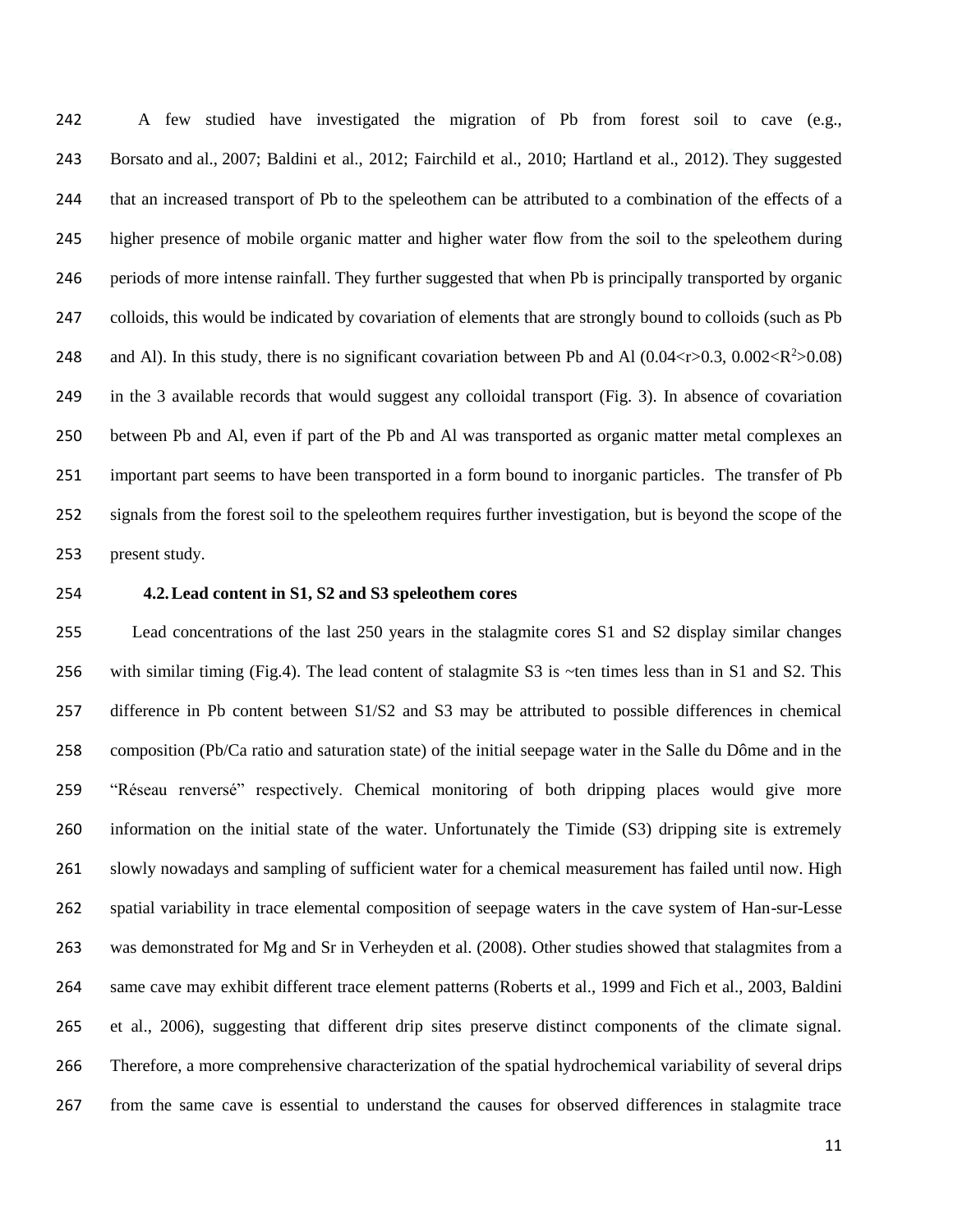element records. The two stalagmites, Proserpine (S1 and S2) and Timide (S3) have different settings and are fed by different hydrological fissure systems. The Proserpine stalagmite is continuously fed by highly saturated seepage water (Van Rampelbergh et al., 2014) and the presented upper 10 cm grew with a rather high rate of ~0.6 mm/yr (Verheyden et al., 2006; Van Rampelbergh et al., 2014).The Timide stalagmite (S3) is fed by a slow drip, and grew at 0.17 mm/year. The difference in Pb values between S1-S2 and S3 is most probably due to differences in the hydrological feeding system and residence time of the seepage water. However, the changes observed in S3 over the last 200 years seem to roughly follow the changes observed in the Proserpine stalagmite (S1and S2 cores) with the occurrence of three periods of higher lead content. The three intervals characterized by particularly high enrichment of Pb were: from 1880 to 1905 AD, from 1945 to 1965 AD, and from 1975 to 1990 AD. The similar timing of occurrence of higher Pb content in cores S1 and S2 of the Proserpine stalagmite and in the S3 stalagmite, despite very different hydrologies and locations, demonstrates the robustness of the Pb signal in a single speleothem and suggests a reproducible Pb variability, but not necessarily Pb amount, in different speleothems from the same cave.

282 Much lower Pb values are observed before 1760 AD in S1 and are interpreted as background values from a pristine environment compared to the higher lead values after 1760 AD. Early visitors using torches entered the Salle du Dôme since at least ~1700 AD (Timperman, 1989, Verheyden et al., 2006) as indicated by the deposition of grey to brown calcite, but the ash from the torches likely did not affect significantly the Pb record during this period. The S3 stalagmite is located in another part of the cave, cut off by a siphon, preventing direct massive air exchange between both parts. If air-transported aerosols were at the origin of the lead changes in the stalagmites, the Proserpine would have lower Pb content than Timide because Proserpine is continuously washed by dripwater while Timide is relatively 'dry' with long periods between two drips (slow growth) which would enable more aerosols to accumulate on the stalagmite. The reproducibility of lead changes between the two stalagmites, despite being completely different 'local systems' and with different exposure to possible direct anthropogenic contamination suggests the seepage water as the main sources of the Pb in the stalagmite.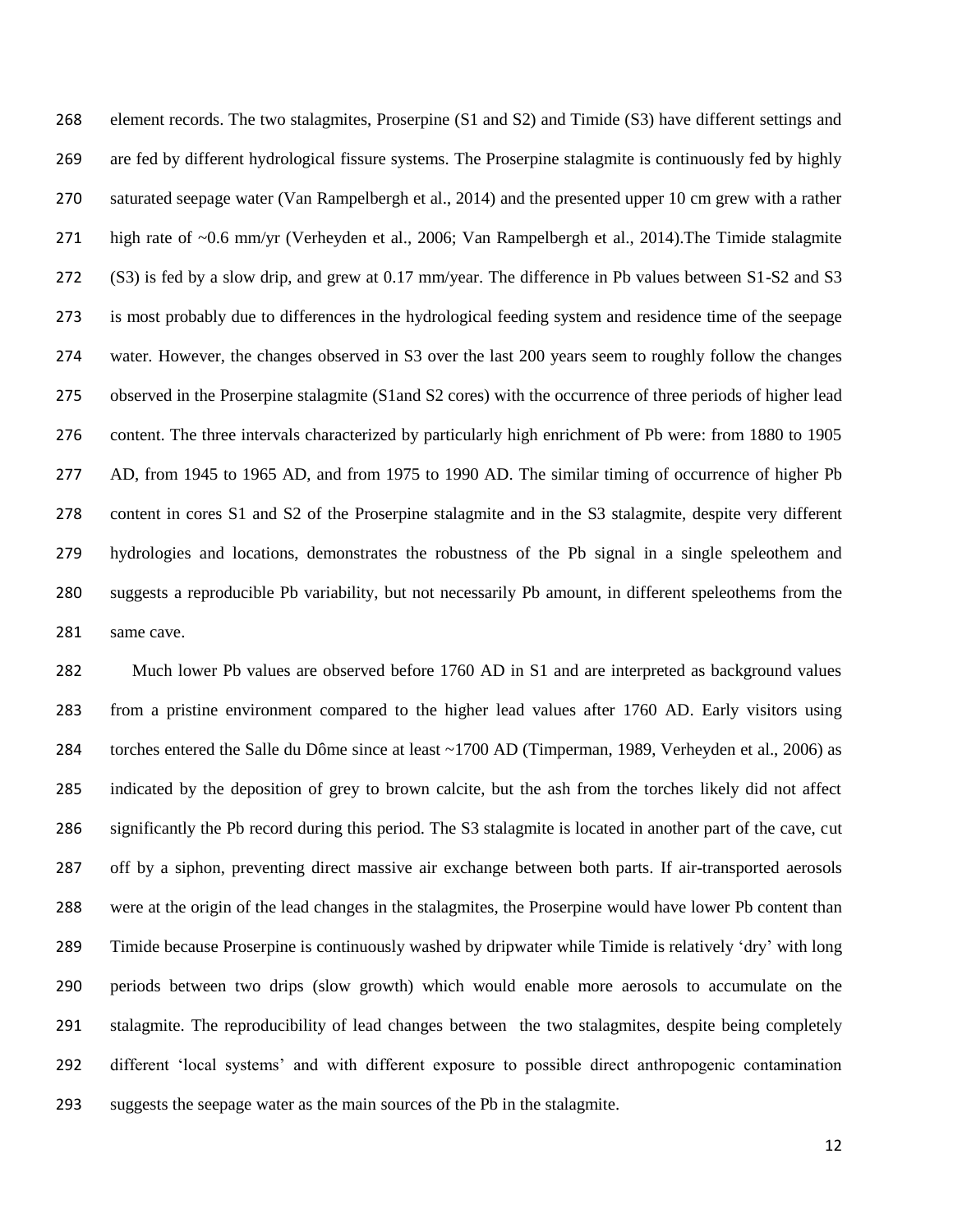Speleothems display Pb enrichments (from 1880 to 1905 AD, from 1945 to 1965 AD, and from 1975 to 1990 AD) which seem to roughly track atmospheric lead deposition curves as documented in other archives (Fig.4). Lead content in a nearby peat bog reconstructed using a core (the Misten bog core, Allan et al., 2013) displays high Pb concentrations from 1770 to 1990 AD. The Misten peat bog is an ombrotrophic peat, i.e. it receives input directly from the atmosphere. Therefore, the recent additional Pb, found in the peat core was of atmospheric origin. This lead was demonstrated in Allan et al. (2013) to have anthropogenic sources. Because of the important difference in chronological resolution of the Pb values in the Misten peat bog and the studied stalagmites it is difficult to compare the two records. However, the fact that higher Pb values are found in the Misten peat between 1770 and 1990, demonstrates that Belgian soils received indeed more lead of anthropogenic origin during these years. Despite the different sampling resolution, the correlation between Pb concentrations in stalagmite cores (S1 and S2) and peat core (M1) is significant. Greenland ice (ice core ACT2) shows an increase in Pb between 1880 and 1915 AD, a higher amount between 1950 and 1970 and a decrease since the 1980s (Fig.4; McConnell et al., 2006). Likewise a marine record from the *sclerosponge Ceratoporella nicholsoni* (Lazareth et al., 2000) showed a Pb concentration increase occurring between 1840 and 1920 AD and between 1950 and 1990 AD and associated with the global anthropogenic Pb fall-out. The similarity of the global atmospheric lead curves in continental (peat, ice) and marine archives and the speleothem Pb- curves suggests that speleothems recorded at least partly the global anthropogenic atmospheric Pb fall-out. We conclude that Pb concentrations recorded in the S1, S2 and S3 cores may reflect human activities and consequent pollution over the last 250 years.

## **4.3.The origin of the lead in the stalagmites.**

 Several studies highlight the possible sources of metal content in speleothems, such as the chemical dissolution and mobilization of elements in the soil (Blaser et al., 2000; Jo et al., 2010), or from the surrounding limestone, and aerosol deposition on the stalagmite surface (Dredge et al., 2013). Cave aerosols are sourced from both natural and anthropogenic processes. Aerosol deposition within the cave may also influence speleothem chemistry and may have contributed significantly to speleothem trace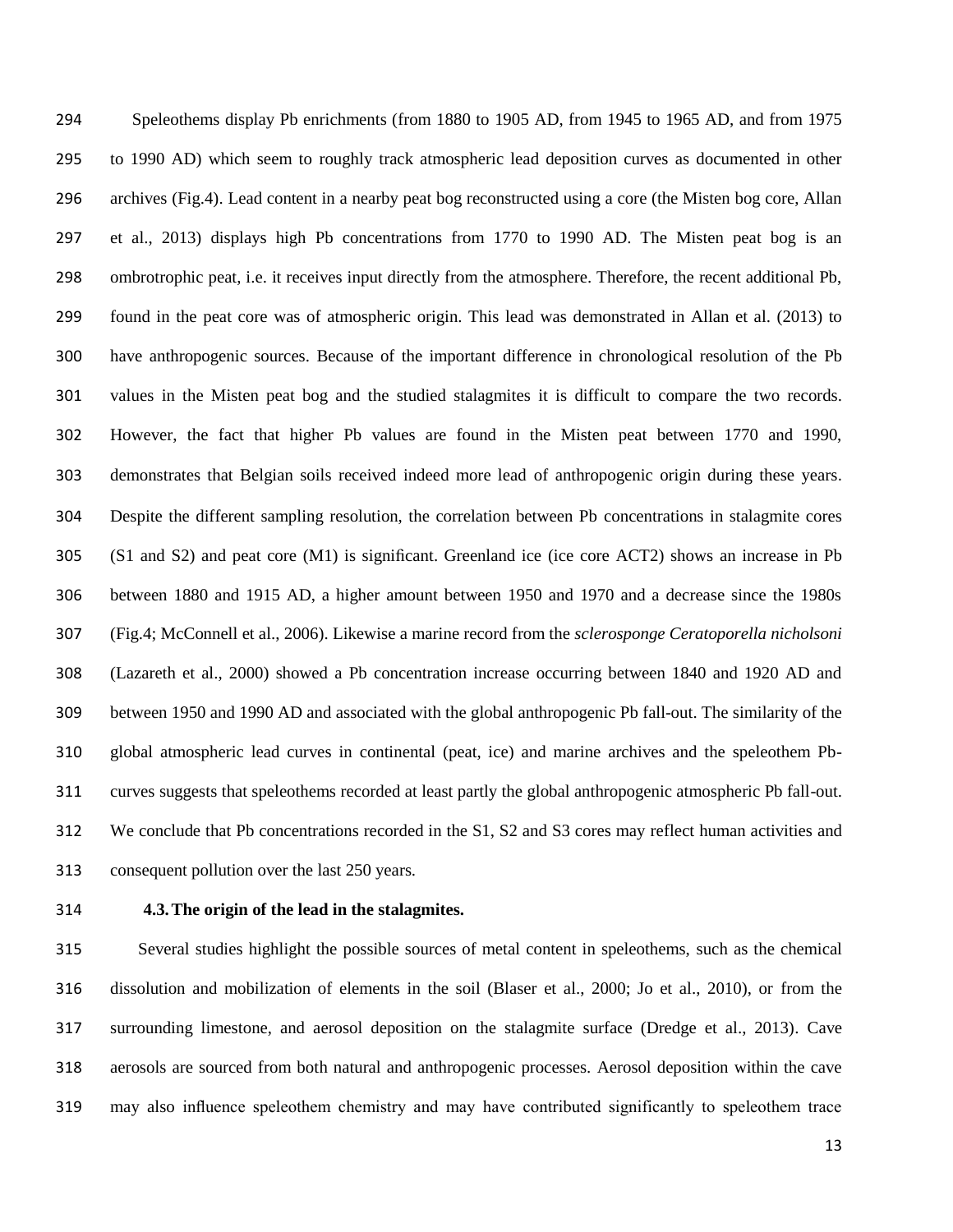element concentrations at some sites (Fairchild et al., 2010). However, Dredge el al. (2013) showed that the aerosol deposition contributions to speleothem surfaces may not be sufficient to influence the speleothem chemistry in many cases. Among the 3 studied speleothem cores, S3 is more exposed to aerosols (open cave) but it contains the lower amount of Pb. The trace metal content in our speleothems is not affected by cave aerosols and more likely reflects the natural and anthropogenic metal coming from surrounding soil layers.

 Lead isotope ratios are powerful tools to distinguish between natural atmospheric Pb (supplied primarily by soil dust) and Pb from anthropogenic sources (mining, metallurgical activities, and coal 328 burning).<sup>206</sup>Pb/<sup>207</sup>Pb ratios are frequently used in environmental studies to track lead pollution (e.g., Bollhöfer and Rosman, 2001; Shotyk et al., 1998; Weiss et al., 1999). Natural sources of Pb over north-330 western Europe have <sup>206</sup>Pb/<sup>207</sup>Pb ratios that vary between 1.19 and 1.21 (Shotyk et al., 1998; Weiss et al., 1999). In the 20th century a significant shift in  $^{207}Pb/^{206}Pb$  values was detected in European dust reflecting the strong contribution from anthropogenic sources (Pacyna and Pacyna, 2001; Pacyna et al., 2007). The largest emission of Pb during human history clearly occurred during the 20th century and especially between the 1950s and the 1980s, and is very clearly expressed in archives of past Pb pollution (e.g., Cloquet et al., 2006; Shotyk et al., 2005 Sonke et al., 2002).

336 Before 1800, all samples in S1 have a  $^{206}Pb/^{207}Pb$  ratio higher than 1.172. After 1880, the samples have ratios below 1.162 indicating an increased anthropogenic origin of the lead. This variety of isotopic signatures allows to distinguish the relative impact of different sources on Pb input from a specific local or 339 regional area. To constrain the anthropogenic sources a binary diagram based on  $^{208}Pb/^{206}Pb$  and  $^{206}Pb/^{207}Pb$  ratios was used (Fig. 5). The S1 core data plot between the isotope field defined by the Upper Continental Crust (UCC, Millot et al. 2004, through Belgian coal and ores (Cauet and Herbosh, 1982; Dejonghe, 1998) and finally toward a signature of modern Benelux urban aerosols (Bollhöfer and Rosman, 2001) and Belgian smelters (Sonke et al., 2002, 2008). Lead isotope ratios measured in stalagmite samples dated between 1750 and 1780 AD correspond to the Pb isotopic composition of the Belgian Pb-Zn ores (Durali-Mueller et al., 2007) with a minor contribution from the natural sources defined by the Upper Continental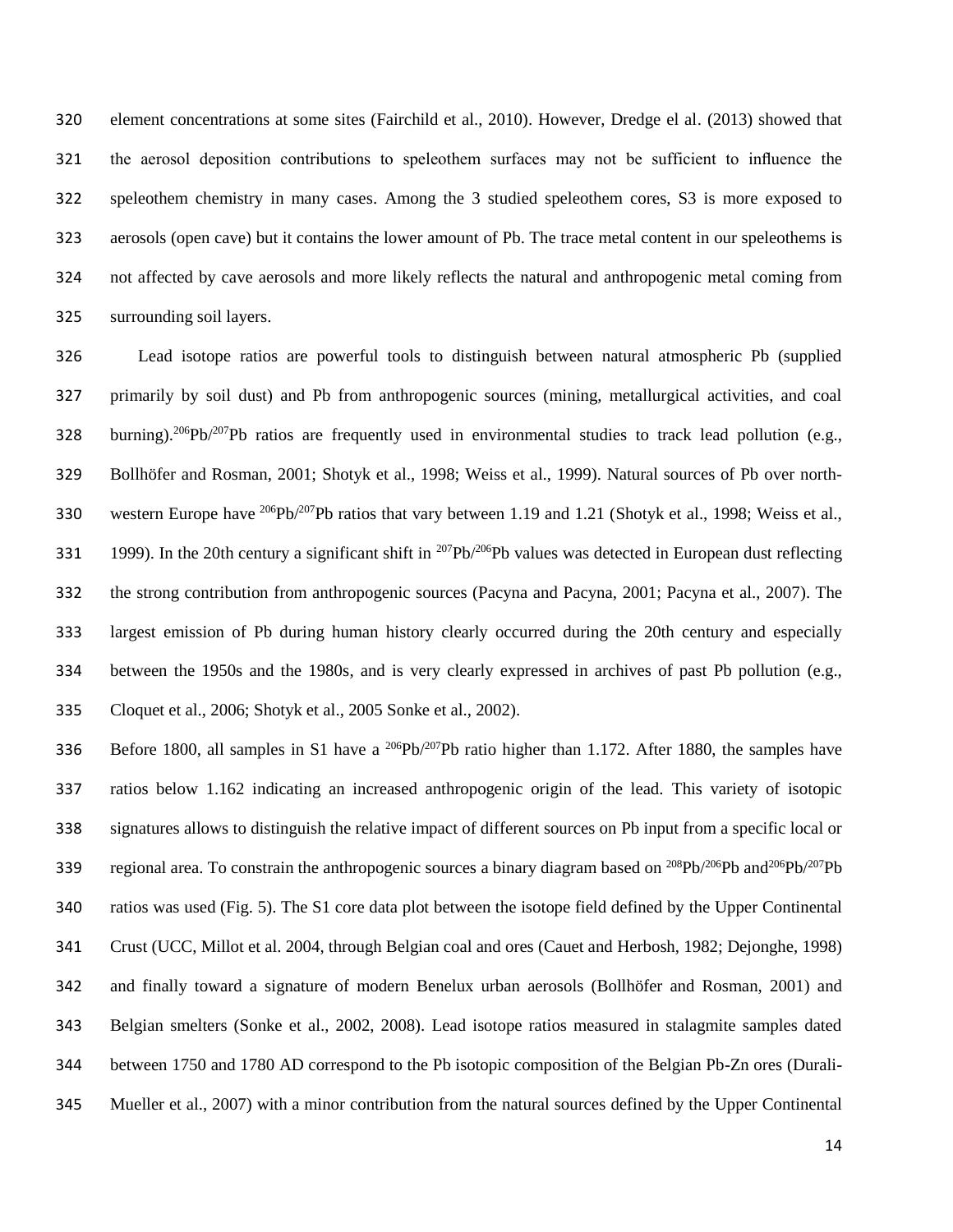Crust (Millot et al. 2004) and Belgian pre-industrial background (Sonke et al., 2002). The samples located between 1880 and 1961 AD have isotope ratios close to the values of the Belgian Zn-smelter, steel plant dust and Benelux aerosols. In 1961 AD, a particularly important decrease in  $^{206}Pb^{207}Pb$  ratios is consistent with an increase in the Belgian smelter contribution and consumption of leaded gasoline inset (Fig. 5). This sample has the isotope ratios nearest to the values of the Belgian Zn-smelter and Netherlands gasoline (Hopper et al., 1991), which reflected the impact of leaded gasoline used in Europe. This observation agrees with the observation of Von Storch et al. (2003), who proposed that Pb from gasoline was the dominant anthropogenic source of Pb in 1965 AD. The use of leaded gasoline increased from 1930 to a maximum in the 1970's. The progressive reduction of lead in gasoline started in 1972 (Von Storch et al., 2003).

 The samples located in the upper part of the stalagmite (1970-2004 AD) have isotope ratios close to the Belgian Zn-smelter and the modern aerosols collected above Benelux and Germany. Our results are consistent with previous data recorded in the Misten peat bog core (Allan et al., 2013- Fig. 5). In Misten 359 core (M1),  $^{206}Pb/^{207}Pb$  ratios decreased from 1.175 to 1.155 (between 1748 and 1953 AD) corresponding to the isotopic fields representing Belgian coal and Pb-Zn ores. The sample located in the upper part of the Misten core (1969-1977) has isotope ratios nearest to the values of the Belgian Zn-smelter and Benelux aerosols. The youngest samples (from 1994 to 2007 AD) are characterized by an increase in isotopic ratios  $206Pb^{207}Pb$  ratios (from 1.151 to 1.169). This increase is linked to the increased Belgian smelter and refinery activity during that period. The Pb isotope ratios of this study strongly suggest that the Han-sur- Lesse stalagmites are influenced by a mixture of local and regional anthropogenic Pb sources, and track increases in anthropogenic Pb pollution through time..

## **4.4.Human activity and Pb atmospheric pollution records**

 Following the advent of the Industrial Revolution in the mid-1700s, anthropogenic emissions of trace elements (e.g., Pb) to the atmosphere largely dominated the natural inputs (e.g., Nriagu, 1989). Trace metal concentrations in the Han-sur-Lesse cave stalagmites increase markedly in calcite deposited after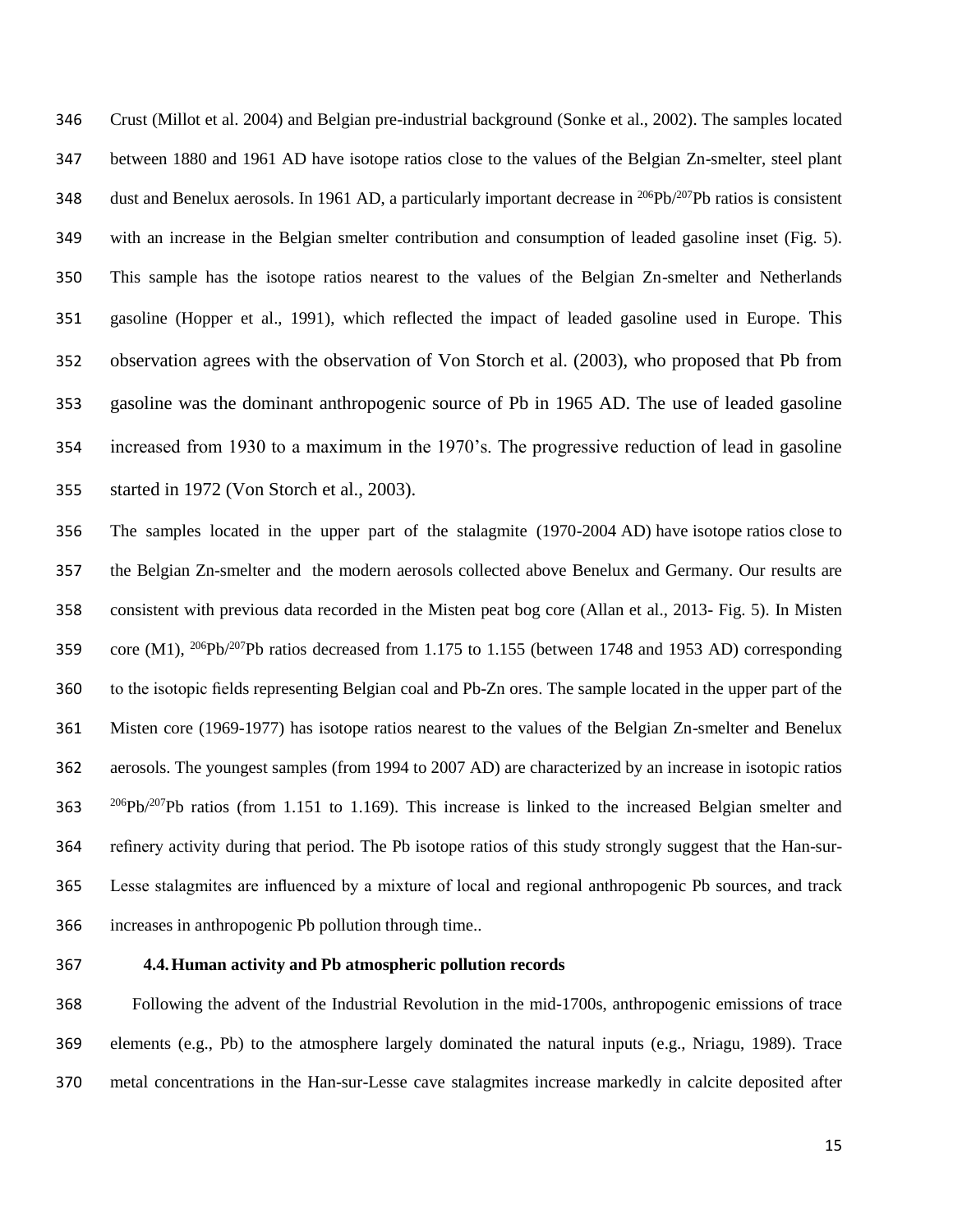1880 AD, and this increase is indirectly attributable to increased anthropogenic trace element emissions at both regional and global scales. These Pb/Al profiles are similar to those observed in the Misten peat bog core (Fig. 6; Allan et al., 2013).

Around 1770 AD, the Pb/Al values in S1 begin to increase, synchronous with a decrease in  $^{206}Pb/ ^{207}Pb$  ratios, and reach high values between 1770 and 1790 AD. This trend is attributable to the Industrial 376 Revolution (Fig. 6). From 1880 to 1907 AD, the <sup>206</sup>Pb/ <sup>207</sup>Pb ratio shows lower values (<sup>206</sup>Pb/ <sup>207</sup>Pb up to 1.139 at 1883 and to 1.152 at 1907 AD) reflecting an increase in Pb/Al values in all stalagmite cores, which is probably the result of the inception of the Belgian metal industry (Pb at around 1830) (Dejonghe, 1998; Schmitz, 1979). Coal production started in Belgium in 1830 AD (Rutledge, 2011) and increased 380 significantly to reach its maximum ( $\sim$  30 million metric tons yr<sup>-1</sup>) between 1927 and 1955 AD. During WWI and WWII, the cave was closed, explaining the whiter calcite deposited around 1917 AD and between 1940 and 1945 AD (Fig. 2).

383 Since 1945 AD, <sup>206</sup>Pb/<sup>207</sup>Pb ratios drop towards 1.107 (1961 AD) reflecting increasing gasoline Pb contributions. The maximum Pb/Al values (between 1945 and 1990 AD) reflect peak Belgian smelter and refinery activity (Schmitz, 1979; USGS). The maximum anthropogenic emissions of Pb occurred between 1955 and 1990 AD (Fig.6- Nriagu, 1996) and varied between 3600 and 4800 metric tons per year (p.a.) in Belgium (Von Storch et al., 2003), while coal consumption was at its maximum in Europe. This substantial increase in atmospheric pollution is recorded in Han-sur-Lesse stalagmites as increased Pb/Al 389 values, associated with a small decrease of  $^{206}Pb^{207}Pb$  ratio (1.157).

 The samples located in the upper part of the core S1 (1995-2004) have isotope ratios nearest to the values of the steel plant dust and Benelux aerosols. The Pb/Al values in S1 decrease from 1995 to the date of 392 sampling of 2011, coincident with increasing  $^{206}Pb^{207}Pb$  ratios, consistent with results obtained from Misten bog (Allan et al., 2013). This reduction in trace element pollution reflects progressive phasing out of coal combustion in Belgium, decreases in global emission of heavy metals and also results from the disappearance of leaded gasoline. However, despite the reduction of atmospheric pollution during recent years, the dominant sources of trace metals measured in our stalagmites remain anthropogenic.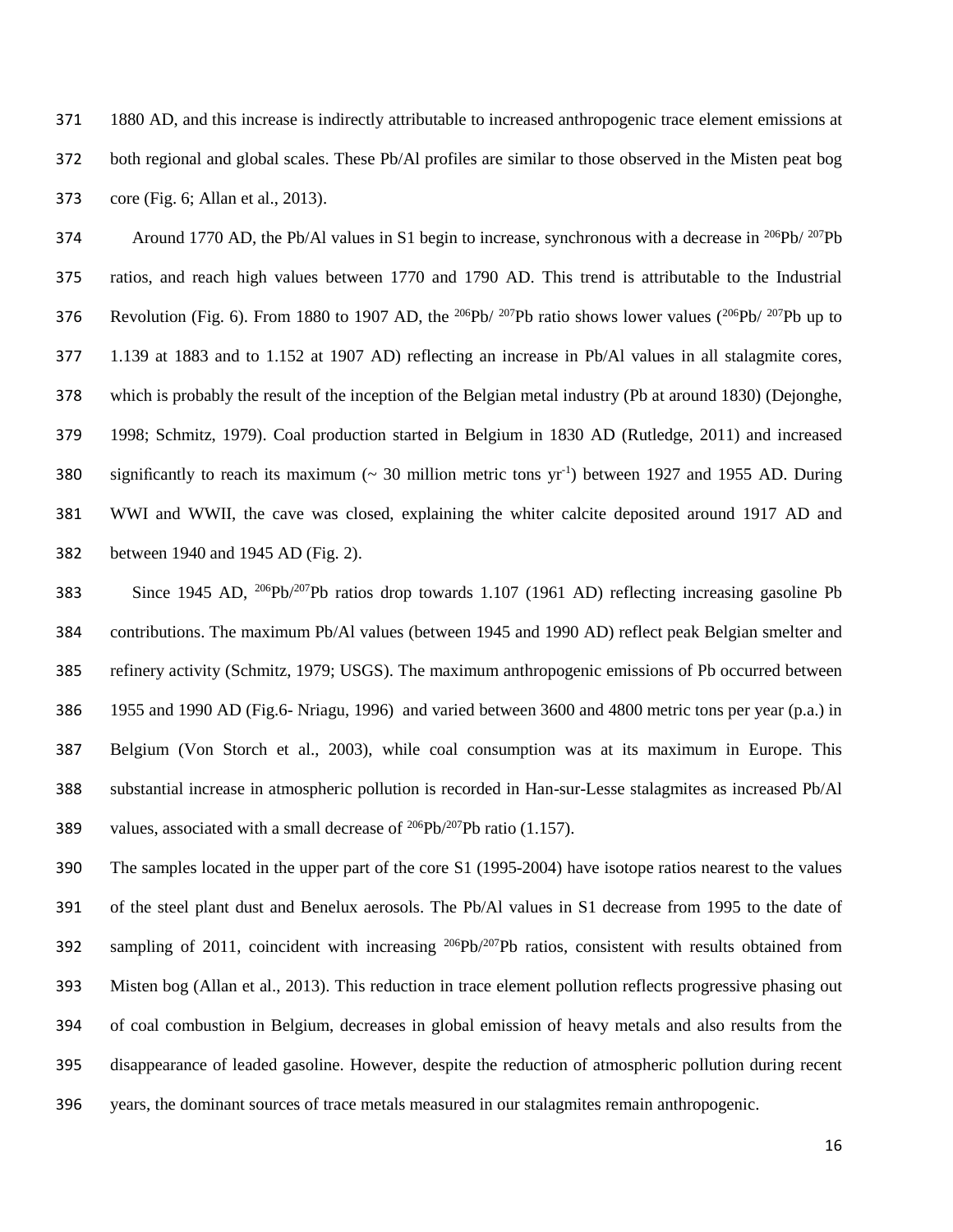#### **5. Conclusion**

 High resolution records of Pb concentrations coupled with Pb isotope ratios from the Han-sur-Lesse cave stalagmites in southern Belgium provide a record of changing inputs of trace elements to the region over the last 250 years. The geochemical results presented here recorded natural processes prior to the Industrial Revolution, but have since predominantly reflected shifting sources of anthropogenic pollution. Intervals characterised by Pb enrichment exist in the speleothems and represent the intervals from 1880 to 1905 AD, from 1945 to 1965 AD, and from 1975 to 1990 AD. Lead isotope ratios indicate diverse sources of atmospheric contamination (coal, industrial, steel production, road dust) which change through time. The history of Pb pollution revealed by both Han-sur-Lesse speleothems shows some agreement with other Pb records, and clearly reflects the increasing influence of atmospheric metal pollution since the advent of the Industrial Revolution. These changes confirm that stalagmites are sensitive to external anthropogenic atmospheric pollution. This paper therefore highlights their potential as an alternative archive in continental settings to reconstruct atmospheric contamination, e.g., pollution, volcanic fall-out, 410 dust deposits, with an accurate time frame based on independent chronological tracers (U/Th,  $^{14}C$ , and lamination). This research underscores the importance of speleothems as a valuable tool for the discrimination between anthropogenic and natural lead contributions in the environment and consequently for quantifying the anthropogenic contribution or determining natural background values

#### **Acknowledgments**

 We thank all the persons who contribute to this work and especially Jacque Navez, Laurence 417 Monin from (LA-ICP-MS analyses), Nadine Mattielli and Ivan Petrov at ULB (MC-ICP-MS analyses), and Dr Chris Ottley at Durham (ICP-MS analyses). This study was funded by the Walloon Region and the FNRS. M. Allan received funding through a PhD grant from the government of Syria and Erasmus Mundus EPIC. Thanks to the personal of Han-sur-Lesse caves and especially to MmeMalou, Guy Evrard and the guide Etienne Lannoye for their help during sampling. The manuscript has been improved by the constructive comments of the reviewers and by the editor, Dr. L Reisberg.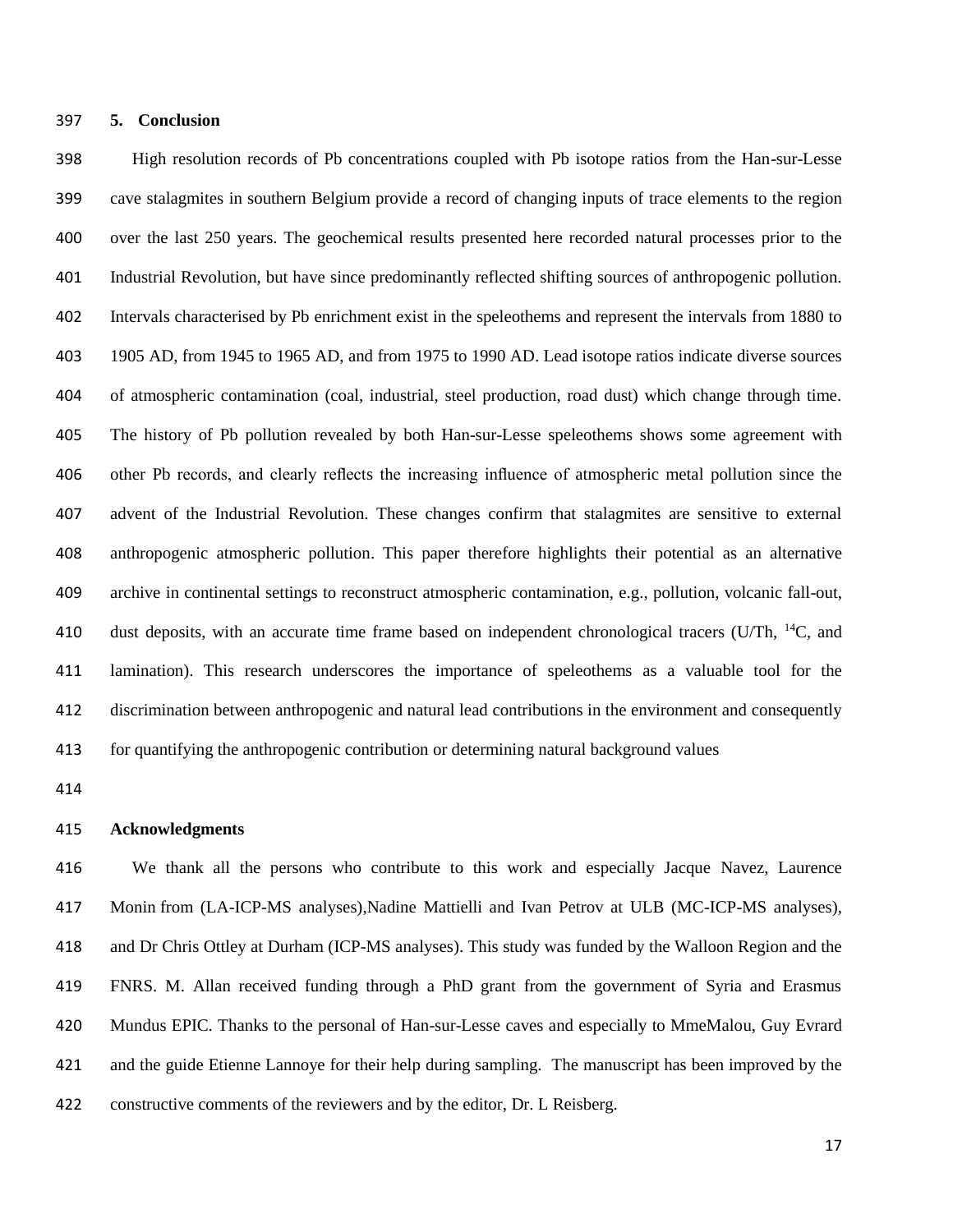#### **References**

- Allan, M., Le Roux, G., De Vleeschouwer, F., Mattielli, N., Piotrowska, N., Sikorski, J., Fagel, N., 2013. Reconstructing historical atmospheric mercury deposition in Western Europe using: Misten peat bog cores, Belgium. Environ. Pollut.178, 381-394.
- Baker, A., Ito, E., Smart, P.L. and McEwan, R.F., 1997. Elevated and variable values of C-13 in speleothems in a British cave system. Chem. Geol. 136, 263-270
- Baldini, J., McDermott, F., and Fairchild, I., 2006. Spatial variability in cave drip water hydrochemistry: implications for stalagmite paleoclimate records. Chem. Geol. 235, 390–404.
- Baidini, J.U.L., McDermott, F., Hoffmann, D.L., Richards, D.A. and Clipson, N., 2008. Very high- frequency and seasonal cave atmosphere P-CO2 variability: Implications for stalagmite growth and oxygen isotope-based paleoclimate records. Earth Planet. Sci. Lett. 272, 118-129.
- Baldini, J.U.L., McDermott, F., Baldini, L.M., Ottley, C.J., Linge, K.L., Clipson, N. & Jarvis, K.E., 2012.
- Identifying short-term and seasonal trends in cave drip water trace element concentrations based on a daily-scale automatically collected drip water dataset. *Chem. Geol.* 330-331, 1-16.
- Balswin, M., and Frappier, A.B., 2008. Toward speleothem tephrochronology: Experimental simulation of volcanic ash weathering in a karst setting. American Geophysical Union, Fall Meeting 2008, abstract #V11C-2075.
- Bastin N. and Dulière J., 1995.Les Grottes de Han S.A., 100 ans. Press Bourdeau-Capelle, Dinant, Belgium, 79p.
- Blaser, P., Zimmermann, S., Luster, J., and Shotyk, W., 2000. Critical examination of trace element enrichments and depletion in soils: As, Cr, Cu, Ni, Pb and Zn in Swiss forest soils. Sci. Total Environ. 249, 257–280.
- Borsato, A., Frisia, S., Fairchild, I.J., Somogyi, A., Susini, J., 2007. Trace element distribution in annual stalagmite laminae mapped by micrometer-resolution X- ray fluorescence: Implications for incorporation of environmentally significant species. Geochim.Cosmochim.Acta 71, 1494–1512.
- Bollhöfer, A., Rosman, K.J.R., 2001. Lead isotopic ratios in European atmospheric aerosols. Phys. Chem.
- Earth. Pt. B. 26(10), 835-838.
- Bonniver, I., 2011.Etudehydrogéologique et dimensionnement par modélisation du sytème-traçage du réseaukarstique de Han-sur-Lesse (Massif de Boine – Belgique). Faculté des Sciences, Département de Géologie, Faculté Notre-Dame de Namur (FUNDP), unpublished PhD thesis. 349p.
- Boutron, C. F., Görlach, U., Candelone, J. P., Bolshov, M. A., Delmas, R. J., 1991. Decrease in anthropogenic lead, cadmium and zinc in Greenland snows since the late 1960s. Nature 353, 153–156.
	-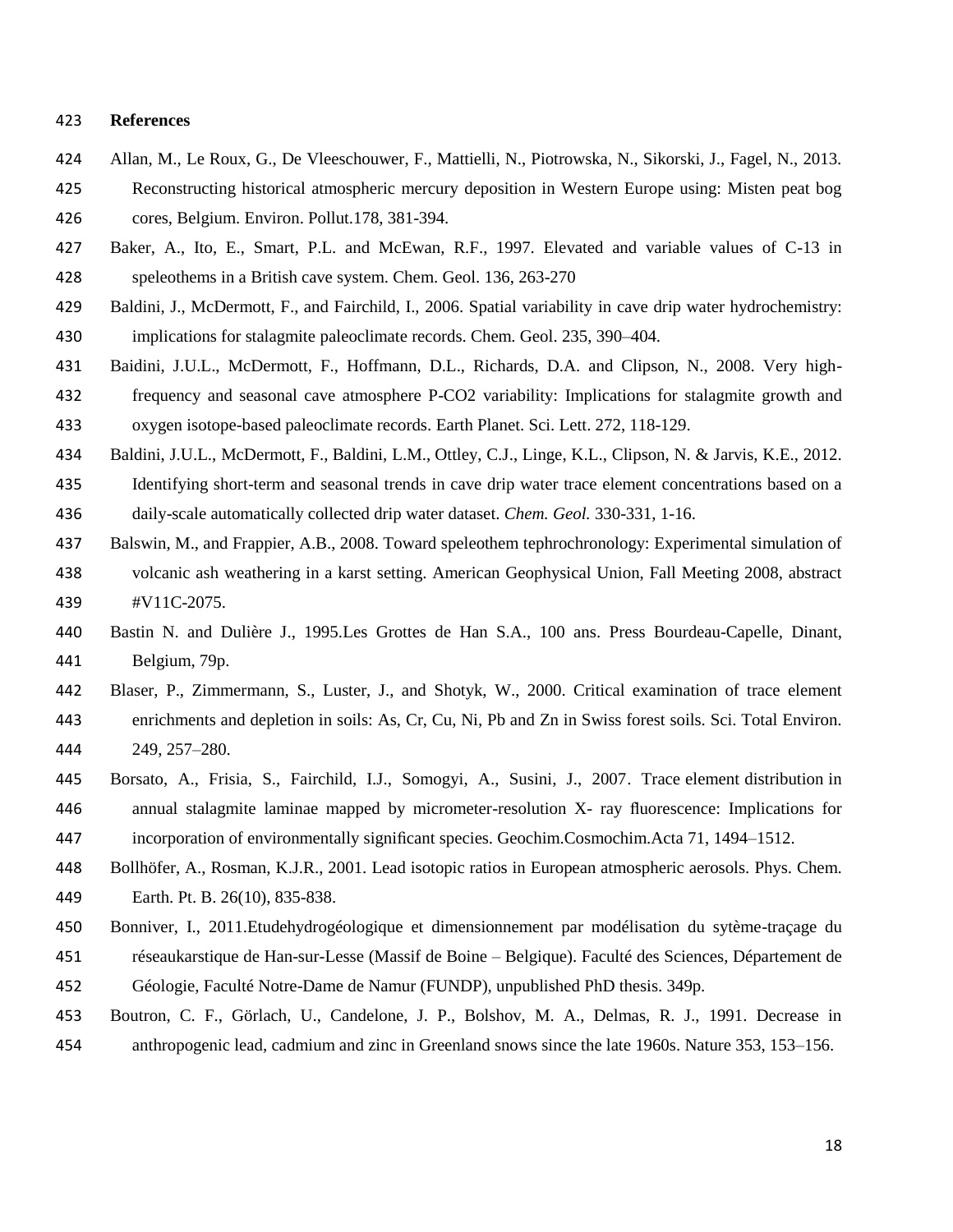- Boutron, C. F., Candelone, J. P., Hong, S., 1994. Past and recent changes in the large scale tropospheric
- cycles of lead and other heavy metals as documented in Antarctic and Greenland snow and ice: a
- review. Geochim.Cosmochim.Acta. 58, 3217–3225.
- Brännvall, M.-L., Bindler, R., Renberg, I., Emteryd, O., Bartnicki, J., Billström, K., 1999. The medieval metal industry was the cradle of modern large-scale atmospheric lead pollution in northern Europe. Environ. Sci. Technol. 33, 4391–4395.
- Bronk Ramsey, C., 2001. Development of the Radiocarbon Program OxCal. Radiocarbon, 43 (2A),
- 355-363.
- Candelone, J.P., Hong, S., Pellone, C., Boutron, C.F., 1995. Post-industrial revolution changes in large- scale atmospheric pollution of the northern hemisphere by heavy metals as documented in central Greenland snow. J. Geophys. Res. 100,107-128.
- Cauet, S.W.D., Herbosh, A., 1982. Genetic study of Belgian lead zinc mineralizations in carbonate environments through lead isotope geochemistry. Bulletin du BRGM 3, 29-41.
- Chang, S.J., Jeong, G.Y., Kim, S.J. 2008. The origin of black carbon on speleothems in tourist caves in
- South Korea: chemical characterization and source discrimination by radiocarbon measurement. Atmos. Environ. 42, 1790‐1800.
- Cheng, H., Edwards, R.L., Hoff, J., Gallup, C.D., Richards, D.A., Asmerom, Y., 2000. The half-lives of uranium-234 and thorium-230. Chem. Geol. 169, 17-33.
- Cheng, H., Edwards, R.L., Broecker, W.S., Denton, G.H., Kong, X., Wang, Y., Zhang, R., Wang, X., 2009a.Ice Age terminations. Science 326, 248-252.
- Cheng, H., Fleitmann, D., Edwards, R.L., Wang, X.F., Cruz, F.W., Auler, A.S., Mangini, A., Wang,
- Y.J., Kong, X.G., Burns, S.J., Matter, A., 2009b. Timing and structure of the 8.2 kyr BP event inferred from delta O-18 records of stalagmites from China, Oman, and Brazil. Geology 37, 1007-1010.
- Chester, R., Stoner, J.H., 1973.Pb in particulates from the lower atmosphere of the eastern Atlantic. Nature 245, 27–8.
- Citeau, L., Lamy, I., van Oort, F., Elsass, F., 2003. Colloidal facilitated transfer of metals in soils under different land use. Colloids and Surfaces A: Physicochemical and Engineering Aspects 217, 11-19.
- Cloquet, C., Carignan, J., Libourel, G., 2006. Atmospheric pollutant dispersion around an urban area using
- trace metal concentrations and Pb isotopic compositions in epiphytic lichens. Atmos. Environ. 40 (3), 574-587.
- Deflandre, G., Bastin, B., Quinif, Y., Gewelt, M., 1987. La grotte du Père Noël. Colloque International de Sédimentologie karstique, Livret Guide des Excursions: 37-44.
- Dejonghe, L., 1998. Zinc-lead deposits of Belgium. Ore Geol. Rev. 12, 329-354.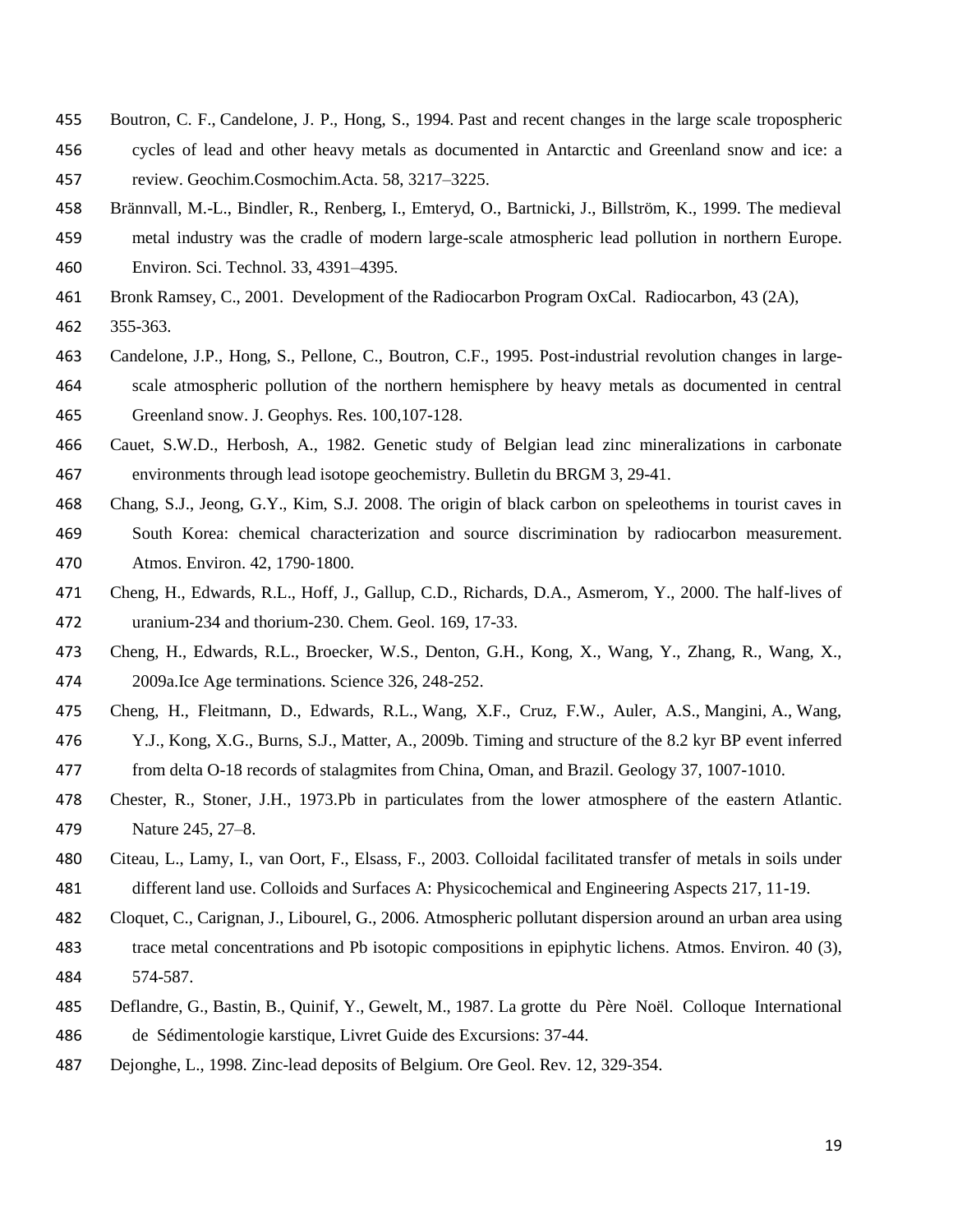- Delvaux de Fenffe, D., 1985. Géologie et Tectonique du parc de Lesse et Lomme au bord sud du Bassin de Dinant (Rochefort, Belgique). Bull. de la Soc. Belge de Géologie, 94 (1), 81-95.
- Dredge, J., Fairchild, I.J., Harrison, R.M., Fernandez-Cortes, A., Sanchez-Moral, S., Jurado, V., Gunn, J.,
- Smith, A.,Spoetl, C.,Mattey, D.,Wynn, P.M., Nathalie G., 2013.Cave aerosols: distribution and contribution to speleothem geochemistry. Quaternary Sci. Rev. 63, 23-41.
- Drysdale, R. N., Hellstrom, J. C., Zanchetta, G., Fallick, A. E.,Sanchez Go ´ ni, M. F., Couchoud, I.,
- McDonald, J., Maas, R., Lohmann, G., and Isola, I., 2009. Evidence for obliquity forcing ofGlacial termination II. Science 325, 1527–1531.
- Durali-mueller, S., Grey, G.P., Wigg-Wolf, D., Lahaye, Y., 2007. Roman lead mining in Germany: its origin and development through time deuced from lead isotope provenance studies. J. Archeol. Sci. 34,
- 1555-1567.
- 499 Edwards, R.L., Chen, J.H., Wasserburg, G.J., 1987. <sup>238</sup>U-<sup>234</sup>U-<sup>230</sup>Th-<sup>232</sup>Th systematic and the precise measurement of time over the past 500 000 years.Earth Planet. Sci. Lett. 81, 175-192.
- Edwards, R.L., Gallup, C.D., Cheng, H., 2003. Uranium-series dating of marine and lacustrine carbonates,
- In: Bourdon, B., Henderson, G.M., Lundstrom, C.C., Turner, S.P., Uranium-series Geochemistry. Washington, DC (Mineralogical Society of America), pp. 363-405
- Elless, M.P., Lee, S.Y., 1998. Uranium solubility of carbonate-rich uranium-contaminated soils.Water Air Soil Pollut. 107, 147–162.
- Fairchild, I. J., Baker, A., Borsato, A., Frisia, S., Hinton, R. W., McDermott, F., & Tooth, A. F., 2001. Annual to sub-annual resolution of multiple trace-element trends in speleothems. J. Geol. Soc. 158(5), 831–841.
- Fairchild, I.J., Smith, C.L., Baker, A., Fuller, L., Spötl, C., Mattey, D., McDermott, F., E.I.M.F., 2006. Modification and preservation of environmental signals in speleothems. Earth Sci.Rev. 75 (1–4), 105–153.
- Fairchild, I.J., Treble, P.C., 2009. Trace elements in speleothems as recorders of environmental change Quaternary Sci. Rev.28 (5-6), 449-468.
- Fairchild IJ., Spötl, C., Frisia, C., Borsato, A., Susini, J., Wynn P.M., Cauzid, J., and EIMF 2010. Petrology and geochemistry of annually laminated stalagmites from an Alpine cave (Obir, Austria):
- seasonal cave physiology. Geological Society of London Special Publication, 336, 295-321.
- Fleitmann, D., Burns, S.J., Neff, U., Mudelsee, M., Mangini, A., Matter, A., 2004. Palaeoclimatic interpretation of high-resolution oxygen isotope pro fi les derived from annually laminated speleothems from Southern Oman. Quaternary Sci. Rev. 23, 935-945.
- Fleitmann, D., Borsato, A., Frisia S., Badertscher, S., Cheng, H., REdwards, L., Tüysüz, O., 2012.
- Speleothems as sensitive recorders of volcanic eruptions the Bronze Age Minoan eruption recorded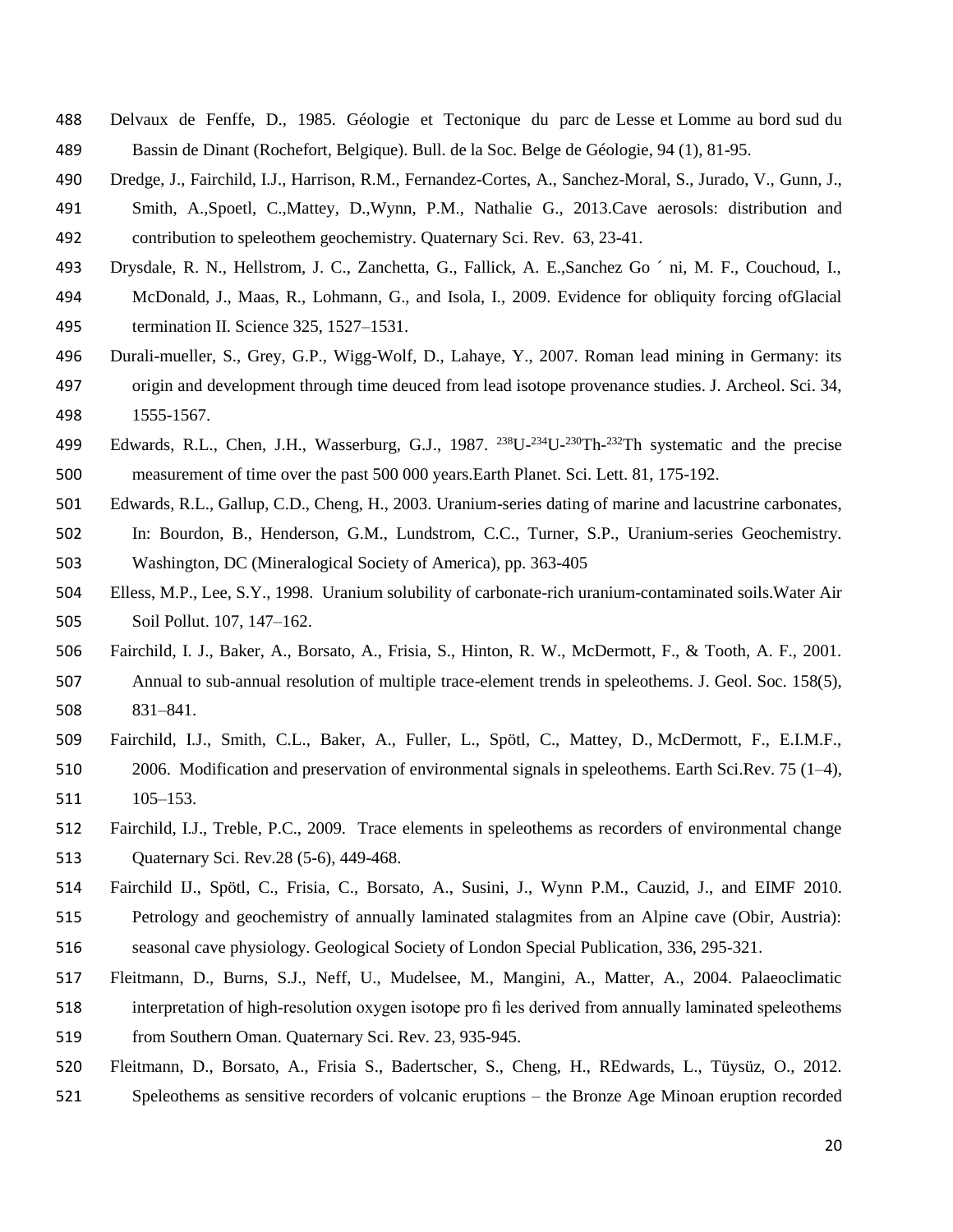- in a stalagmite from Turkey.EGU General Assembly 2012, held 22-27 April, 2012 in Vienna, Austria., p.9293.
- Finch, A., Shaw, P., Holmgren, K. and Lee-Thorp, J., 2003.Corroborated rainfall records from aragonitic stalagmites. Earth Planet. Sci. Lett. 215, 265–273.
- Frisia, S., Borsato, A., Fairchild, I.J., Susini, J., 2005. Variations in atmospheric sulphate recorded in stalagmites by synchrotron micro-XRF and XANES analyses. Earth Planet. Sci. Lett. 235, 729–740.
- Gangloff, S., Stille, P., Pierette, M.C., Weber, T., Chabaux, F., 2014.Characterization and evolution of
- dissolved organic matter in acidic forest soil and its impact on the mobility of major and trace elements (case of the Strengbach watershed). Geochim. Cosmochim. Ac. 130, 21–41.
- Geagea, M.L., Stille, P., Millet, M., Perrone, T., 2007.REE characteristics and Pb, Sr and Nd isotopic compositions of steel plant emissions. Sci. Total Environ. 373, 404-419.
- Geagea, M.L., Stille, P., Gauthier-Lafaye, F., Millet, M., 2008. Tracing of Industrial Aerosol Sources in an Urban Environment Using Pb, Sr, and Nd Isotopes. Environ. Sci. Technol. 42, 692-698.
- Genty, D., and Massault, M., 1999. Carbon transfer dynamics from bomb-14C and d13C time series of a laminated stalagmite from SW-France–Modelling and comparison with other stalagmite. Geochim.
- Cosmochim. Ac. 63, 1537-1548.
- Genty, D., Blamart, D., Ghaleb, B., Plagnes, V., Causse, C.h., Bakalowicz, M., Zouari, K., Chkir, N., Hellstrom, J., Wainer, K., Bourges, F., 2006. Timing and dynamics of the last deglaciation from European and North African d 13 C stalagmite profiles–comparison with Chinese and South Hemisphere stalagmites. Quaternary Sci. Rev. 25, 2118–2142.
- Genty, D., Blamart, D., Ouahdi, R., Gilmour, M., Baker, A., Jouzel, J., Van- Exter, S., 2003. Precise dating of Dansgaard–Oeschger climate oscillations in western Europe from stalagmite data. Nature 421, 833–837.
- Goede, A., Mcculloch, M., Mcdermott, F., Hawkesworth, Ch., 1998.Aeolian contribution to strontium and strontium isotope variations in a Tasmanian speleothem. Chem.Geol. 149, 37-50.
- Gobeil, C., Macdonald, R.W., Smith, J.N., 1999. Mercury profiles in sediments of the Arctic Ocean basins. Environ Sci. Technol. 33, 4194–4198.
- Hartland, A., Fairchild, I.J., Lead, J.R., Zhang, H., Baalousha, M., 2011. Size, speciation and lability of NOM-metal complexes in hyper alkaline cave dripwater. *Geochim.Cosmochim.Acta.75*, 7533-7551.
- Hartland, A., Fairchild, I.J., Lead, J.R., Borsato, A., Baker, A., Frisia, S., Baalousha, M., 2012. From soil to cave: Transport of trace metals by natural organic matter in dripwaters. *Chemical Geol.304*, 68 – 82.
- Hellstrom, J., McCulloch, M., Stone, J., 1998.A detailed 31,000 year record of climate and vegetation
- change, from the isotope geochemistry of two New Zealand speleothems. Quatern.Scien. 50, 167–178.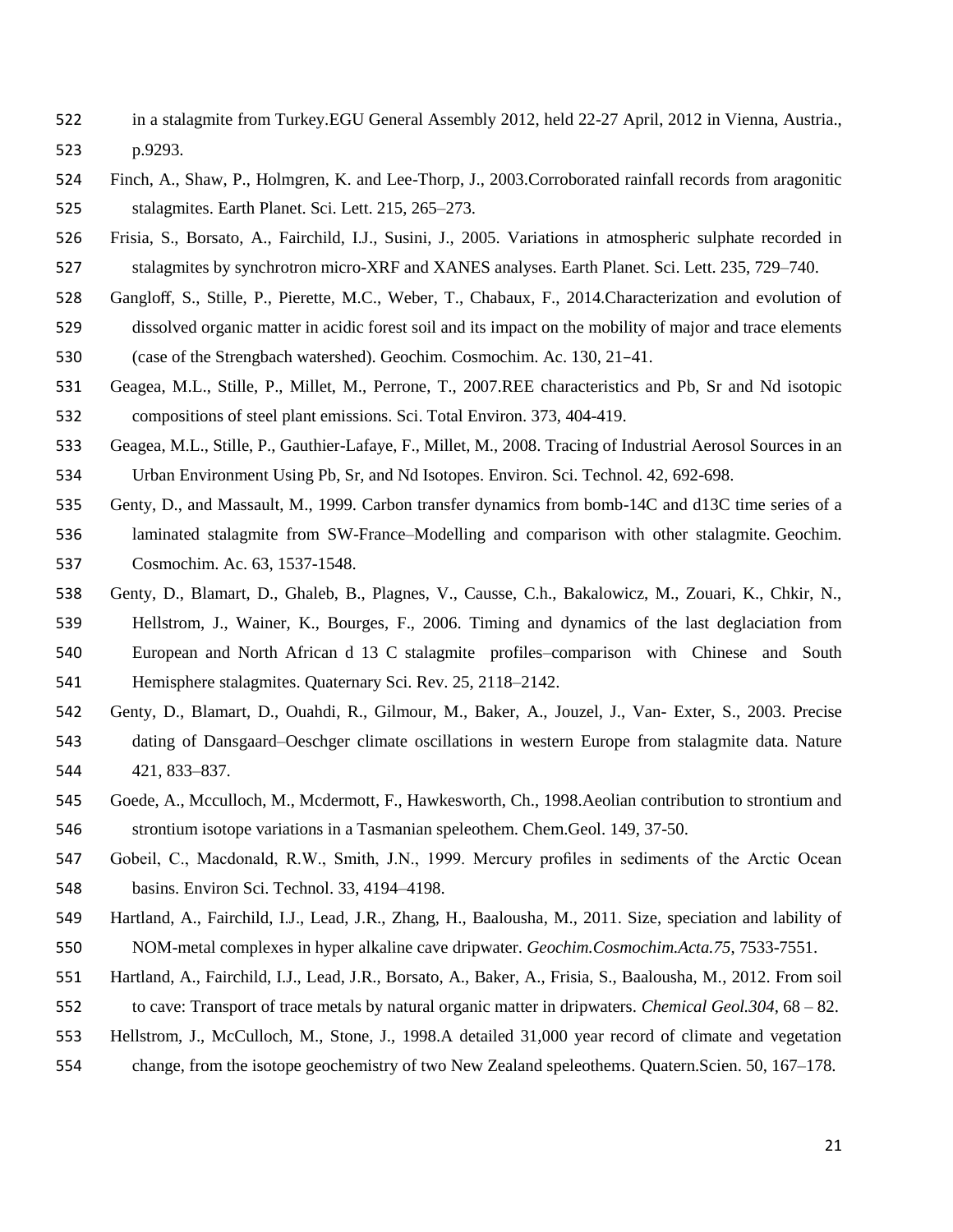- Hong, S.M., Candelone, J.P., Patterson, C.C., Boutron, C.F., 1994. Greenland ice evidence of hemispheric lead pollution two millennia ago by Greek and Roman civilizations. Science 265, 1841-1843.
- Hopper, J.F., Ross, H.B., Sturges, W.T., Barrie, L.A., 1991. Regional source discrimination of atmospheric aerosols in Europe using the isotopic composition of lead. Tellus 43B, 45–60.
- Jo, K.N., Woo, K.S., Hong, G.H., Kim, S.H., Suk, B.C., 2010. Rainfall and hydrological controls on speleothem geochemistry during climatic events (droughts and typhoons): an example from Seopdong Cave, Republic of Korea. Earth Planet. Sci. Lett. 295 (3–4), 441–450.
- Kaste, J. M.,Friedland, A. J., Stürup S., 2003. Using stable and radioactive isotopes to trace atmospherically deposited Pb in montane forest soils. Environ. Sci. Technol. 37, 3560-2567.
- Kaufman, A., Wasserburg, G.J., Porcelli, D., Bar-Matthews, M., Ayalon, A., Halicz, L., 1998.U-Thisotope systematics from the Soreq Cave, Israel, and climatic correlations. Earth Planet. Sci. Lett. 156, 141– 155.
- Lazareth, C. E., Willenz, P., Navez, J., Keppens, E., Dehairs, F., André, L., 2000.Sclerosponges as a new potential recorder of environmental changes: Lead in Ceratoporell anicholsoni. Geology 28(6), 515- 518.
- Li, W. X., Lundberg, J., Dickin, A. P., Ford, D. C., Schwarcz, H. P., McNutt, R. H. and Williams, D. 1989. High-precision mass-spectrometric uranium-series dating of cave deposits and implications for palaeoclimate studies. Nature 339- 534.
- Lundberg, J., Ford, D.C., Hill, C.A., 2000.A preliminary U-Pb date on cave spar, Big Canyon, Guadalupe Mountains, New Mexico, USA. J. Cave Karst Stud. 62, 144-148.
- Mangini, A., Spötl, C. and Verdes, P., 2005. Reconstruction of temperature in the Central Alps during the past 2000 yr from a delta O18 stalagmite record. Earth Planet. Sci. Lett. 235, 741-751.
- Mattey, D. et al., 2008. A 53 year seasonally resolved oxygen and carbon isotope record from a modem Gibraltar speleothem: Reconstructed drip water and relationship to local precipitation. Earth Planet.Sci. Lett.269, 80-95.
- McConnell, J. R., Kipfstuhl, S. and Fischer, H., 2006.The NGT and PARCA shallow ice core arrays in Greenland: A brief overview, PAGES news, 14 (1), 13-14.
- McDermott, F., 2004.Palaeo-climate reconstruction from stable isotope variations in speleothems: a review. Quaternary Sci. Rev. 23, 901–918.
- McDermott, F., Atkinson, T.C., Fairchild, I.J., Baldini, L.M., Mattey, D.P., 2011.A first evaluation of the spatial gradients in d18O recorded by European Holocene speleothems. Global Planet Chang. 79, 275- 287.
- McFarlane, D.A., Lundberg, J., Neff, H., 2013. A Speleothem Record of Early British and Roman Mining
- at Charterhouse, Mendip, England. Archaeometry. 2013. DOI: 10.1111/arcm.12025.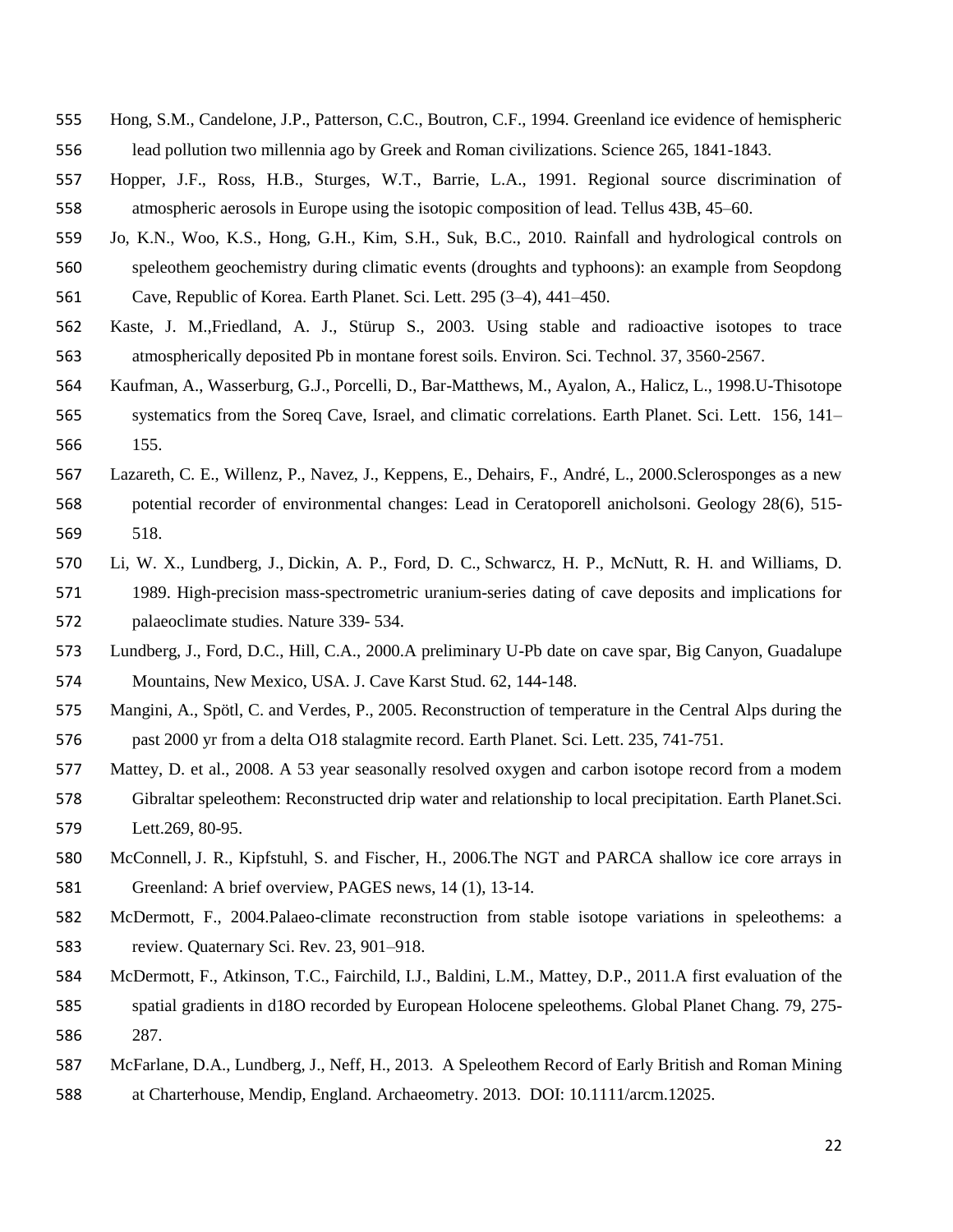- McMillan, E.A., Fairchild, I.J., Frisia, S., Borsato, A., McDermott, F., 2005. Annual trace element cycles
- in calcite-aragonite speleothems: evidence of drought in the western Mediterranean 1200-1100 yr BP.
- J.Quater. Sci. 20,423-433.
- Millot, R., Allègre, C.J., Gaillardet, J., Roy, S., 2004. Lead isotopic systematics of major river sediments: a new estimate of the Pb isotopic composition of the Upper Continental Crust. Chem. Geol. 203, 75- 90.
- [Nriagu, J .O.](http://www.apis.ac.uk/bibliography?f%5bauthor%5d=157), 1989. [A global assessment of natural sources of atmospheric trace metals.](http://www.apis.ac.uk/node/67) Nature 338, 47- 49.
- [Nriagu, J .O.](http://www.apis.ac.uk/bibliography?f%5bauthor%5d=157), 1996.A history of global metal pollution. *Science* 272 (5259), 223-224.
- Outridge, P.M., Rausch, N., Percival, J.B., Shotyk, W., a McNeely, R., 2011. Comparison of mercury and zinc profiles in peat and lake sediment archives with historical changes in emissions from the FlinFlon metal smelter, Manitoba, Canada. Sci. Total Environ. 409, 548-563.
- Pacyna, J.M., Pacyna, E.G., 2001. An assessment of global and regional emissions of trace metals to the atmosphere from anthropogenic sources worldwide. Environ. Rev. 9, 269-298.
- Pacyna, E.G., Pacyna, J.M., Fudala, J., Strzelecka-Jastrzab, E., Hlawiczka, S., Panasiuk, D., Nitter, S., Pregger, T., Pfeiffer, H., Friedrich, R., 2007. Current and future emissions of selected heavy metals to the atmosphere from anthropogenic sources in Europe.Atmos. Environ. 41, 8557-8566.
- Perrette, Y., 2000. Etude de la structure interne des stalagmites : contribution à la connaissance géographique des évolutions environnementales du Vercors (France). Unpubished PhD thesis, Univ. De Savoie, Géographie, France. 277pp.
- Quinif, Y., Bastin, B., 1986. Le systéme karstique de Han-sur-Lesse (Belgique). Actes 9 ièmeCong. Int. Espeleol., Barcelona 1, 147-161.
- Richard, D.A., Dorale, J.A., 2003. Uranium-series chronology and environmental applications of speleothem, In: Bourdon, B., Henderson, G.M., Lundstrom, C.C., Turner, S.P. (Eds.), Uranium-series Geochemistry. Reviews Mineralogy and Geochemistry 52, pp. 407–460.
- Roberts, M., Smart, P., Hawkesworth, C., Perkins, W. and Pearce, N., 1999. Trace element variations in coeval Holocene speleothems from GB Cave, southwest England. Holocene 9, 707–713.
- Rosman, K.J.R., Chisholm, W., Hong, S.M., Candelone, J.P., Boutron, C.F., 1997. Lead from Carthaginian and Roman Spanish mines isotopically identified in Greenland ice dated from 600 BC to 300 AD. Environ. Sci. Technol. 31, 3413–3416.
- Rutledge, D., 2011. Estimating long-term world coal production with logit and probit transforms. Int. J. Coal Geol.85, 23–31.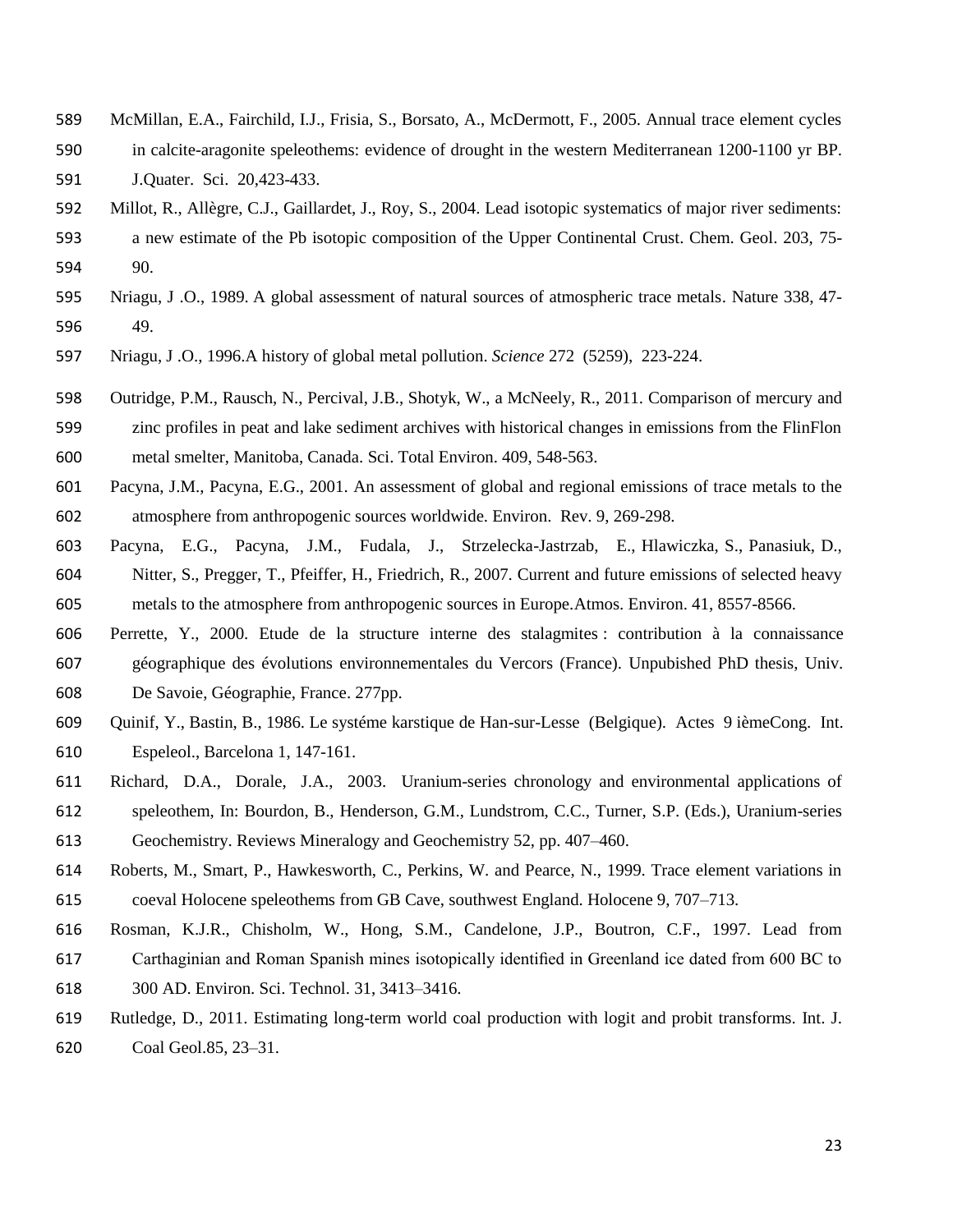- Sánchez-Moral, S., Soler V., Cañaveras, J.C., Sanz-Rubio, E., Van Grieken, R., Gysels, K., 1999. Inorganic deterioration affecting the Altamira Cave, N Spain: quantitative approach to wall-corrosion (solutional etching) processes induced by visitors. Sci. Total Environ. 243/244, 67-84.
- Schmitz, C., 1979. World Non-Ferrous Metal Production and Prices.1700-1976. Routledge Chapman and Hall.
- Schwab, A.P.,Yinghong, H., Banks, M.K., 2005. The influence of organic ligands on the retention of lead in soil. Chemosphere61, 856-866.
- Shirahata, H., Elias, R.W., Patterson, C.C., 1980. Chronological variations in concentrations and isotopic compositions of anthropogenic atmospheric lead in sediments of a remote subalpine pond.Geochim. Cosmochim. Acta 44, 149–162.
- Shotyk, W., Blaser, P., Grünig, A., Cheburkin, A.K., 2000. A new approach for quantifying cumulative, anthropogenic, atmospheric lead deposition using peat cores from bogs: Pb in eight Swiss peat bog pro files. Sci.Total Environ. 249 (1-3), 281-295.
- Shotyk, W., Goodsite, M.E., Roos-Barraclough, F., Givelet, N., Le Roux, G., Weiss, D., Chemburkin, A.K., Knudden, K., Heinemeier, J., Van Der Knaap, W.O., Norton, S.A., Lohse, C., 2005. Accumulation rates and predominant atmospheric sources of natural and anthropogenic Hg and Pb on the Faroe Islands.Geochim.Cosmochim.Ac. 69(1), 1-17.
- Siklosy, Z., Kern, Z., Demeny, A., Pilet, S., Leel-Ossy, S., Lin, K., Shen, C.C., Szeles, E., Breitner, D., 2011. Speleothems and pine trees as sensitive indicators of environmental pollution—A case study of the effect of uranium-ore mining in Hungary. Appl. Geochem. 26, 666–678.
- Sonke, J.E., Hoogewerf, J.A., van der Laan, S.R., Vangronsveld, J.A., 2002. Chemical and mineralogical
- reconstruction of Zn-smelter emissions in the Kempen region (Belgium), based on organic pool sediment cores. Sci. Total Environ. 292, 101–19.
- Sonke, J.E., Sivry Y., Viers, J., Freydier, R., Dejonghe, L., Andre, L., Aggarwal, J.K., Fontan, F., Dupre, B., 2008. Historical variations in the isotopic composition of atmospheric zinc deposition from a zinc smelter. Chem. Geol. 252,145–157.
- Strobel, B.W., Hansen, H.C.B., Borggaard, O.K., Andersen,M.K., Raulund-Rasmussen, K., 2001. Composition and reactivity of DOC in forest floor soil solutions in relation totree species and soil type. Biogeochemistry 56, 1–26.
- Temminghoff, E.J.M., Van der Zee, S.E.A.T.M., De Haan,F.A.M., 1998. Effects of dissolved organic matter on themobility of copper in a contaminated sandy soil. Eur. J. Soil Sci. 49, 617–628.
- Treble, P., Shelley, J.M.G., Chappell, J., 2003. Comparison of high resolution sub-annual records of trace
- elements in a modern (1911-1992) speleothem with instrumental climate data from southwest
- Australia.Earth Planet. Sci. Lett., 216, 141-153.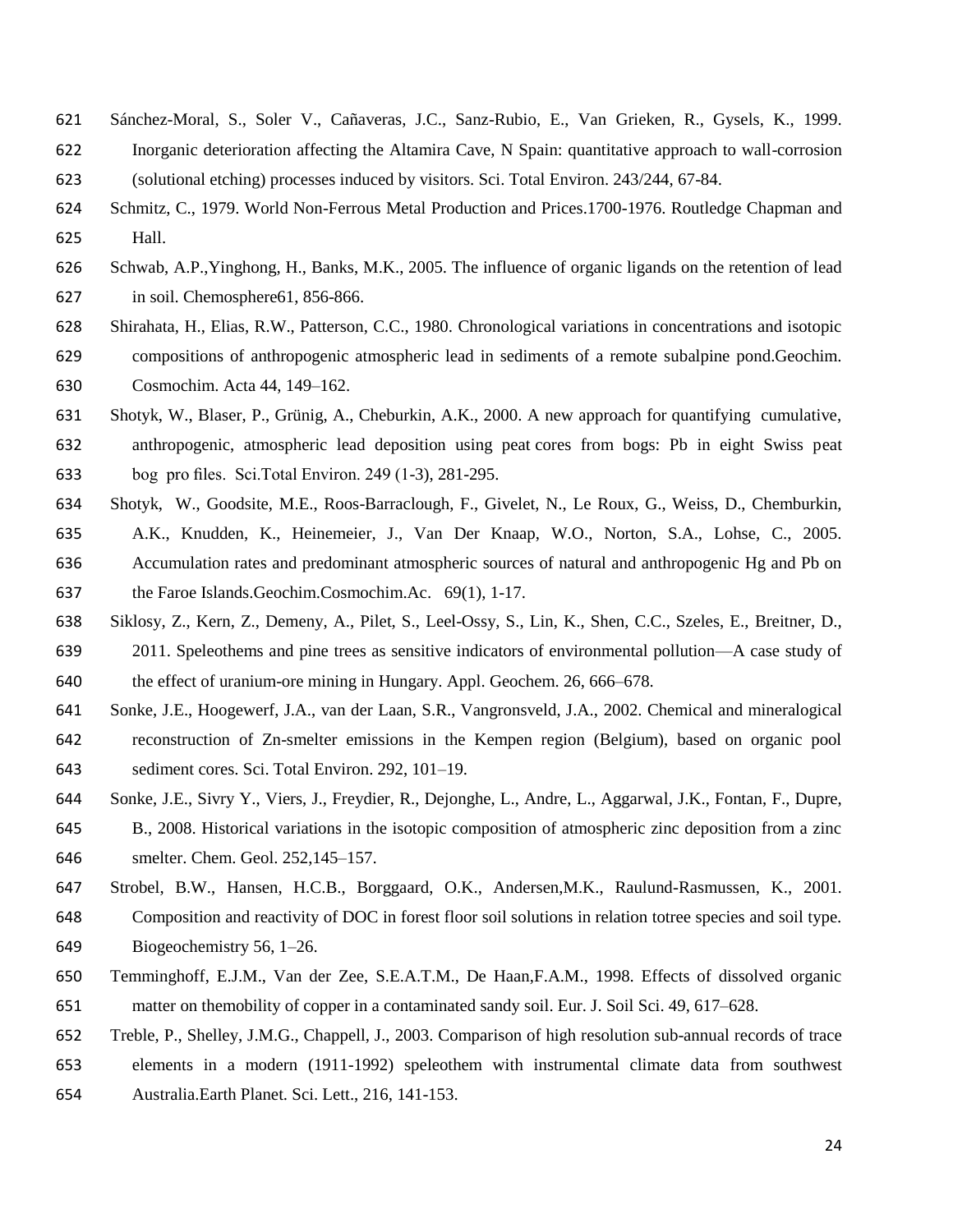- Treble, P.C., Chappell, J. and Shelley, J.M.G., 2005. Complex speleothem growth processes revealed by trace element mapping and scanning electron microscopy of annual layers. Geochim. Cosmochim. Ac. 69, 4855-4863.
- Timperman, M., 1989. La Grotte de Han au fil des Siècles. Ed. Duculot, Gembloux, Belgium, 66 pp.
- USGS (United States Geological Survey)[.http://minerals.usgs.gov/minerals/pubs.](http://minerals.usgs.gov/minerals/pubs)
- Van Rampelbergh, M., Verheyden, S., Allan, M, Quinif, Y., Keppens, E., and Claeys, P., 2014. Seasonal 661 variations recorded in cave monitoring results and a 10 year monthly resolved speleothem  $\delta^{18}$ O and 662  $\delta^{13}$ C record from the Han-sur-Lesse cave, Belgium, Clim. Past Discuss., 10, 1821-1856,
- doi:10.5194/cpd-10-1821-2014, 2014.
- Verheyden, S., Keppens, E., Fairchild, I.J., McDermott, F., Weis, D., 2000. Mg, Sr and Sr isotope geochemistry of a Belgian Holocene speleothem: implications for paleoclimate reconstructions. Chem. Geol. 169, 131-144.
- Verheyden, S., Baele, J.M., Keppens, E., Genty, D., Cattani, O., Cheng, H., Lawrence, E., Zhang, H., Van Strijdonck, M., Quinif, Y., 2006. The Proserpine stalagmite (Han-sur-Lesse Cave, Belgium): preliminary environ- mental interpretation of the last 1000 years as recorded in a layered speleothem. GeologicaBelgica 9 (3-4), 245–256.
- Verheyden, S., Nader, F.H., Cheng, H.J., Edwards, L.R., Swennen R., 2008.Paleoclimate reconstruction in the Levant region from the geochemistry of a Holocene stalagmite from the Jeita Cave, Lebanon Quaternary Res. 70, 368-381.
- Von Storch, H., Costa-Cabral, M., Hagner, C., Feser, F., Pacyna, J., Pacyna, E., Kolb, S., 2003. Four decades of gasoline lead emissions and control policies in Europe: a retrospective assessment. Sci.Total Environ. 311 (1-3), 151-176.
- Wang, Y.J., Cheng, H., Edwards, L., Kong, X., Shao, X., Chen, S., Wu, J., Jiang, X., wang, X., An, Z., 2008. Millennial- and orbital-scale changes in the East Asian monsoon over the past 224,000 years. Nature, 451, 1090-1093.
- Weis, D., Kieffer, B., Maerschalk, C., Pretorius, W., Barling, J., 2005. High precision Pb–Sr–Nd–Hf isotopic characterization of USGS BHVO-1 and BHVO-2 reference materials: comparison of first and second generation samples. Geochem.Geophys.Geosyst.6, Q02002, doi:10.1029/2004GC000852.
- Wynn, P.M., Fairchild, I.J., Baker, A., Frisia, S., Borsato, A., Baldini, J., McDermott, F., 2008. Isotopic archives of sulphur in speleothems. Geochim. Cosmochim. Ac. 72, 2465–2477.
- Wynn, PM., Fairchild, IJ.,Frisia, S., Spotl, C., Baker, A. and Borsato. 2010. High-resolution sulphur isotope analysis of speleothem carbonate by secondary ionisation mass spectrometry. Chemical Geology, 271, 101 – 107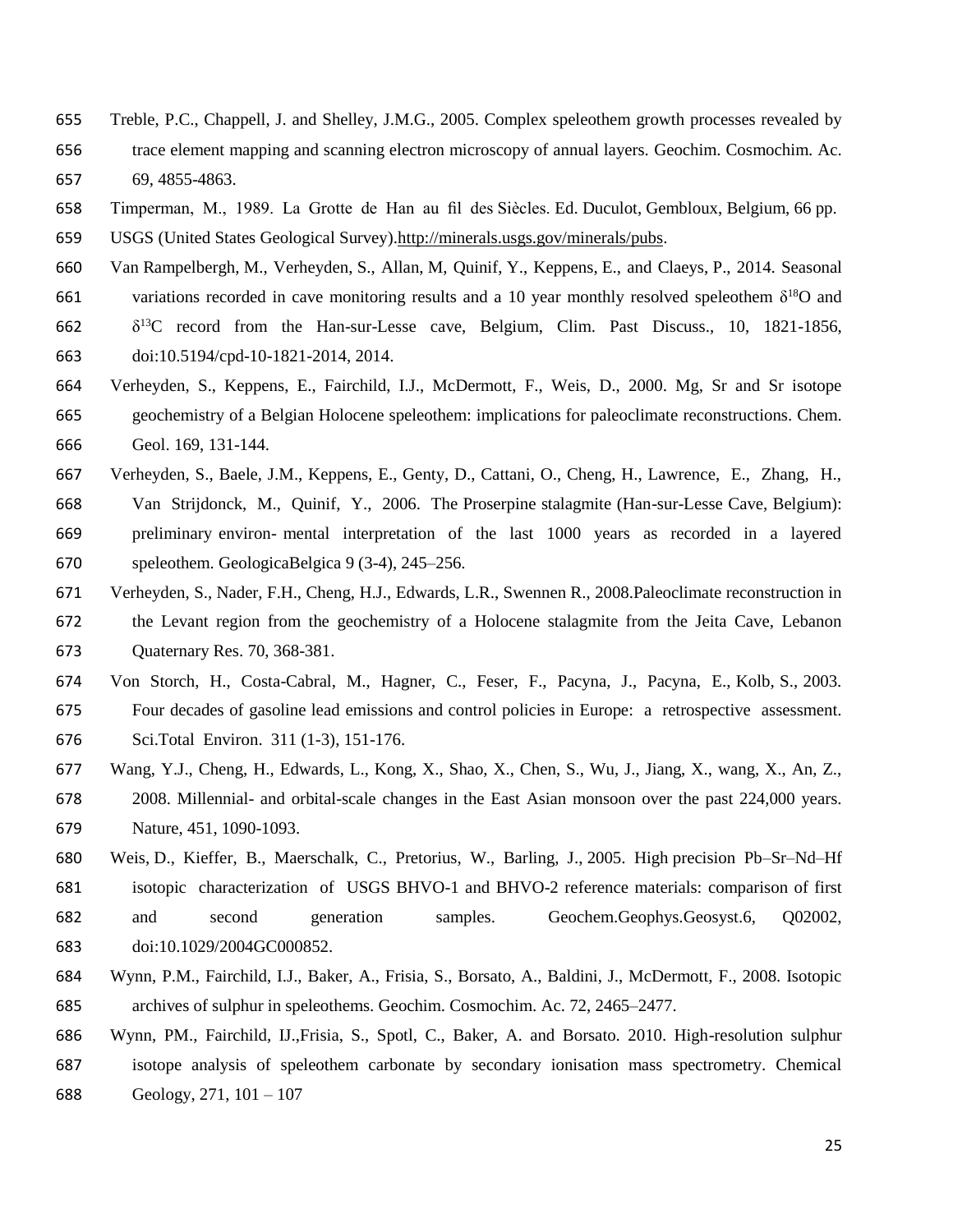- Wynn, P.M., Fairchild, I.J., Spötl, C.**,**Hartland, A., Mattey, D.,Fayard, B., Cotte, M., 2014.Synchrotron X- ray distinction of seasonal hydrological and temperature patterns in speleothem carbonate. Environ. Chem. 11(1) 28-36.
- Zhao, L. Y. L., Schulin, R., Nowack, B., 2009. Cu and Zn mobilization in soil columns percolates by different irrigation solutions. Environ. Pollut. 157, 823-833.
- 694 Zhou, H., Feng, Zhao, J.-X., Shen, C.-C., You, C.-F., Lin, Y., 2009. Deglacial variations of Sr and Sr/  $86$
- Sr ratio recorded by a stalagmite from Central China and their association with past climate and environment. Chem. Geol.268, 233-247/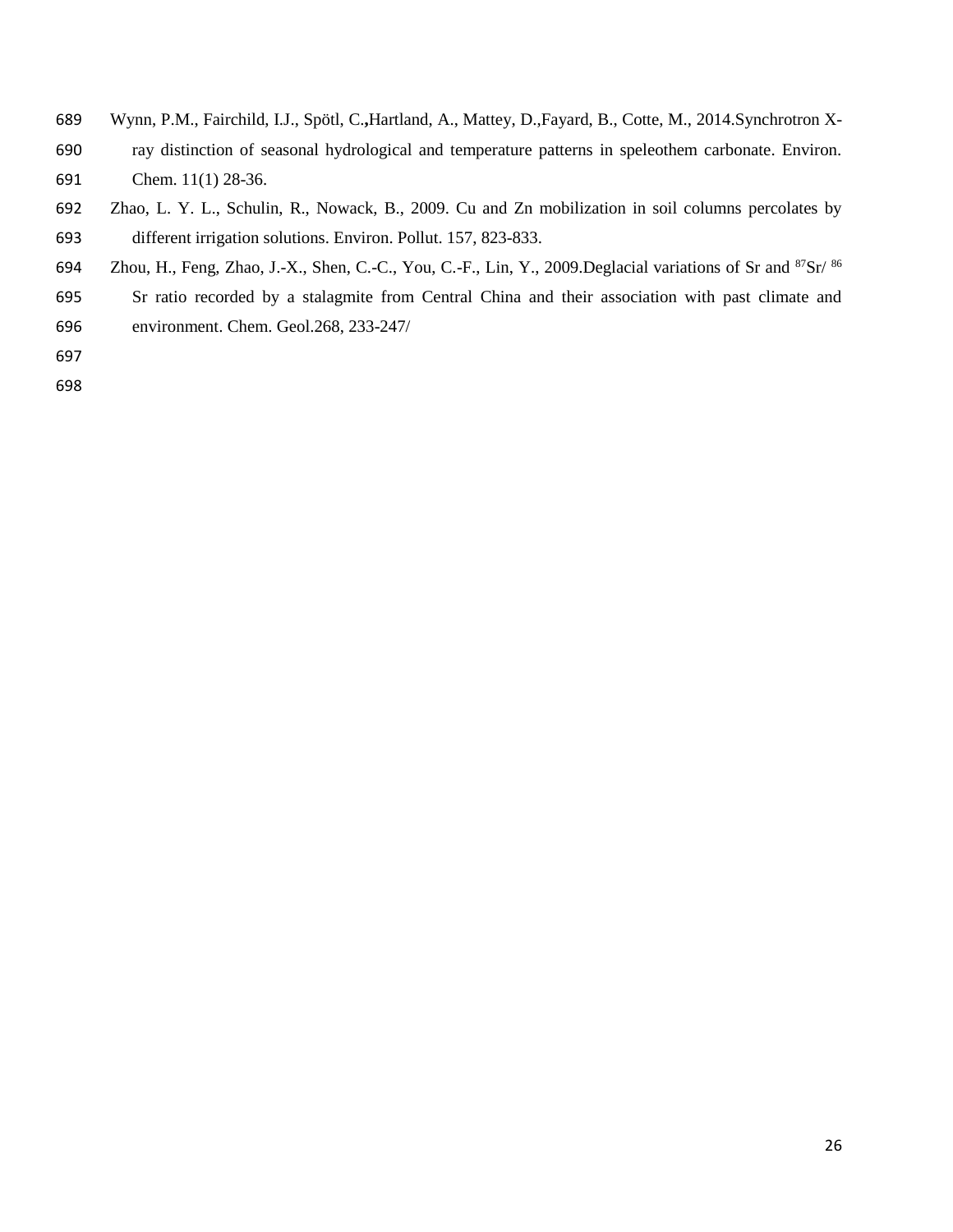## **Figure captions**

- 1: A-Map of Belgium, displaying sample sites (black dot) for Han-sur-Lesse cave and Mistenpeatbog. B-
- Map of the Han-sur-Lesse cave system, from which Proserpine 2010 (S1), Proserpine 2001 (S2) and La Timide (S3) stalagmite cores were collected.
- 703 2: Profiles of Pb (dark blue curve; in  $\mu$ g g<sup>-1</sup>) vs core depth (in mm) measured in three stalagmite cores (S1,
- S2 from the Proserpine stalagmite and S3 from the La Timide stalagmite). Light blue color corresponds
- to the upper 4 cm of the S1 core, for which Pb concentrations were measured by LA-ICP-MS operated
- 706 in continuous mode with a scan speed of 10-30  $\mu$ m s<sup>-1</sup> with 22  $\mu$ m intervals between measurements.
- The red stars represent the levels which have been dated by U series techniques. Straw found in core
- 708 S2 at the level corresponding to a sedimentary hiatus was dated by  ${}^{14}C$ .
- 709 3: Pb and Al concentrations ( $\mu$ g g<sup>-1</sup>) *vs* age in S1, S2 and S3 stalagmites.
- 4: The correlation of Pb concentration profiles recorded from the three stalagmite cores (S1, S2 and S3),
- Misten peat bog core (M1) from Belgium (Allan et al., 2013), and ice core (ACT2) from Greenland (McConnell et al., 2006). The three light-gray bars show the maximum concentrations of Pb.
- 713 5: <sup>208</sup>Pb/ <sup>206</sup>Pb *vs*<sup>206</sup>Pb/ <sup>207</sup>Pb ratios with composition fields of different possible source materials. The age plotted presents the mean age of the interval from which the sample was taken. Stalagmite samples (red dots), Misten bog (blue dots), Upper Continental Crust from Millot et al., (2004), Belgian pre- industrial sediment from Sonke et al. (2002), Belgian coal and ores (blue and black diamond) from Cauet and Herbosh (1982), Dejonghe (1998), Benelux urban aerosols from Bollhöfer and Rosman (2001) and Belgian smelter (orange squares) from Sonke et al., (2008). The signature for steel plant dust (grey triangles – data from Geagea et al., 2007), French diesel and gasoline (green squares - from Geagea et al., 2008), and Netherlands gasoline (Hopper et al., 1991) are plotted for comparison.
- 6: Comparison between the Pb/Al ratio in all stalagmites cores and M1 peat core, Pb isotopic record in S1
- and M1 with the Belgian production of coal (Rutledge, 2011), smelter and refinery production (Pb) in
- Belgium (Rutledge, 2011), and with global production and emissions of Pb (Nriagu, 1996; USGS).
-